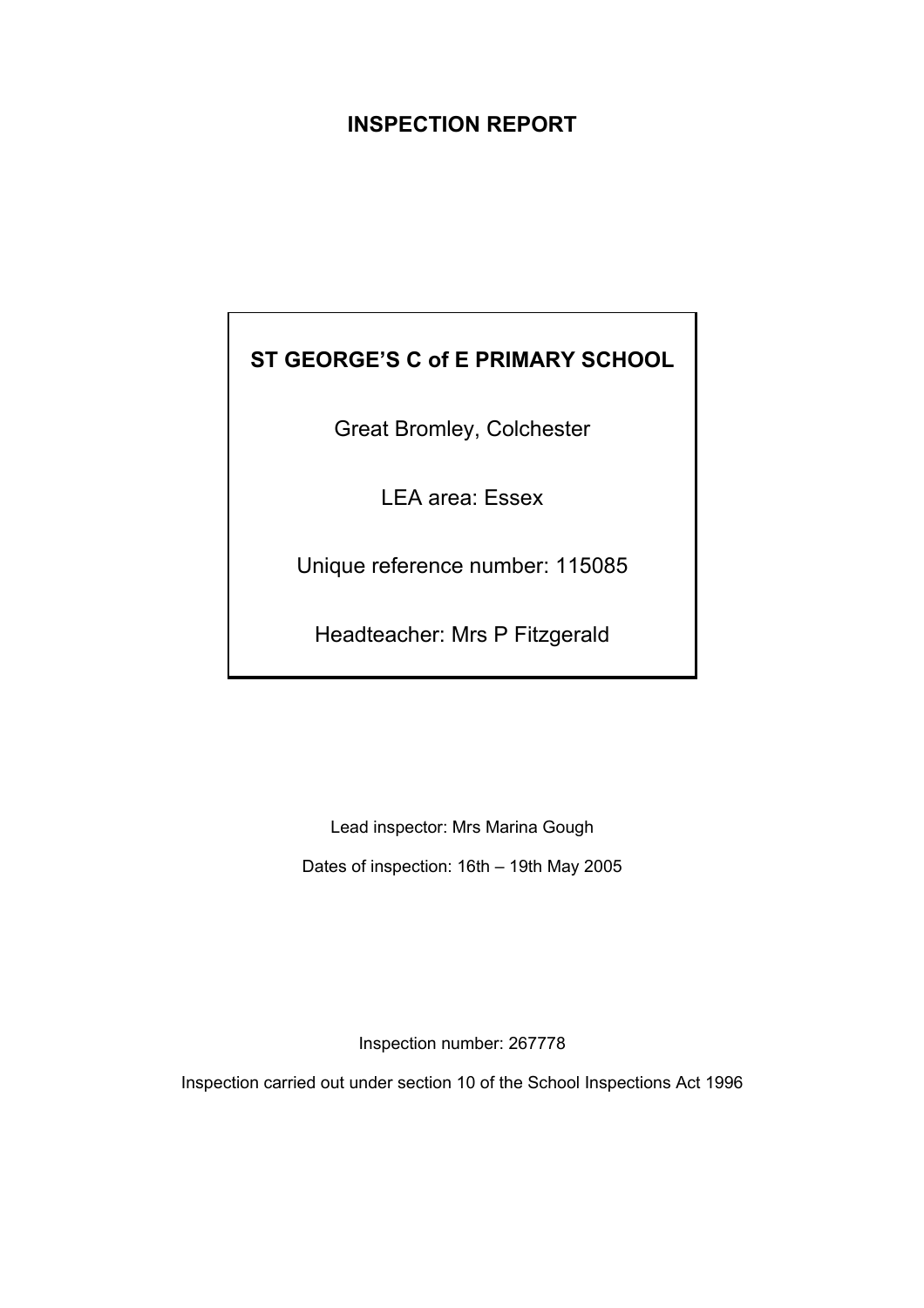#### © Crown copyright 2005

This report may be reproduced in whole or in part for non-commercial educational purposes, provided that all extracts quoted are reproduced verbatim without adaptation and on condition that the source and date thereof are stated.

Further copies of this report are obtainable from the school. Under the School Inspections Act 1996, the school must provide a copy of this report and/or its summary free of charge to certain categories of people. A charge not exceeding the full cost of reproduction may be made for any other copies supplied.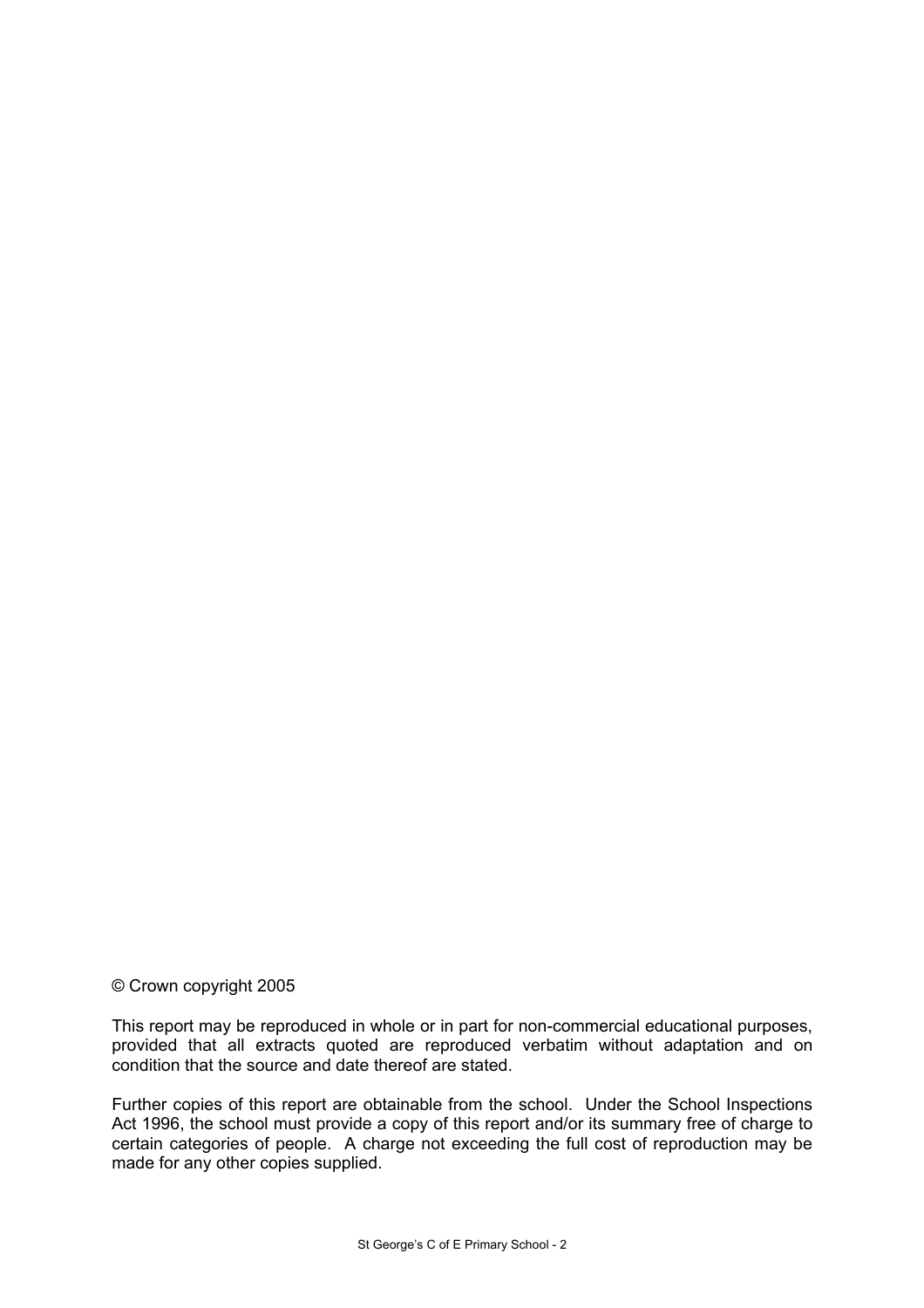## **INFORMATION ABOUT THE SCHOOL**

| Type of school:                 | Primary                                                     |
|---------------------------------|-------------------------------------------------------------|
| School category:                | <b>Voluntary Controlled</b>                                 |
| Age range of pupils:            | 4 - 11                                                      |
| Gender of pupils:               | Mixed                                                       |
| Number on roll:                 | 117                                                         |
| School address:                 | <b>Brook Street</b><br>Great Bromley<br>Colchester<br>Essex |
| Postcode:                       | CO77HX                                                      |
| Telephone number:               | 01206 230305                                                |
| Fax number:                     | 01206 231437                                                |
| Appropriate authority:          | The Governing Body                                          |
| Name of chair of<br>governors:  | Mr Neil Fortescue                                           |
| Date of previous<br>inspection: | January 1999                                                |

## **CHARACTERISTICS OF THE SCHOOL**

The school is situated in Great Bromley, a small village on the outskirts of Colchester. The school has voluntary controlled status and very close links with the local church. There are currently one hundred and seventeen pupils on roll between the ages of four and eleven. The socio-economic circumstances are favourable and very few pupils are known to be eligible for free school meals. Almost all pupils are of white ethnicity and no pupil has English as an additional language. Eight pupils are on the school's special educational needs register. This figure is below the national average. No pupil has a Statement of Special Educational Needs. The school is very popular and is almost at full capacity. In the last year eight pupils joined the school other than at the usual time of admission and six pupils left the school other than at the usual point of transfer. The level of mobility is broadly average. The children's attainment when they start school is very different from year to year. The attainment of the current group of reception children is below average, especially in terms of their social skills. The school received an Achievement Award in 2002.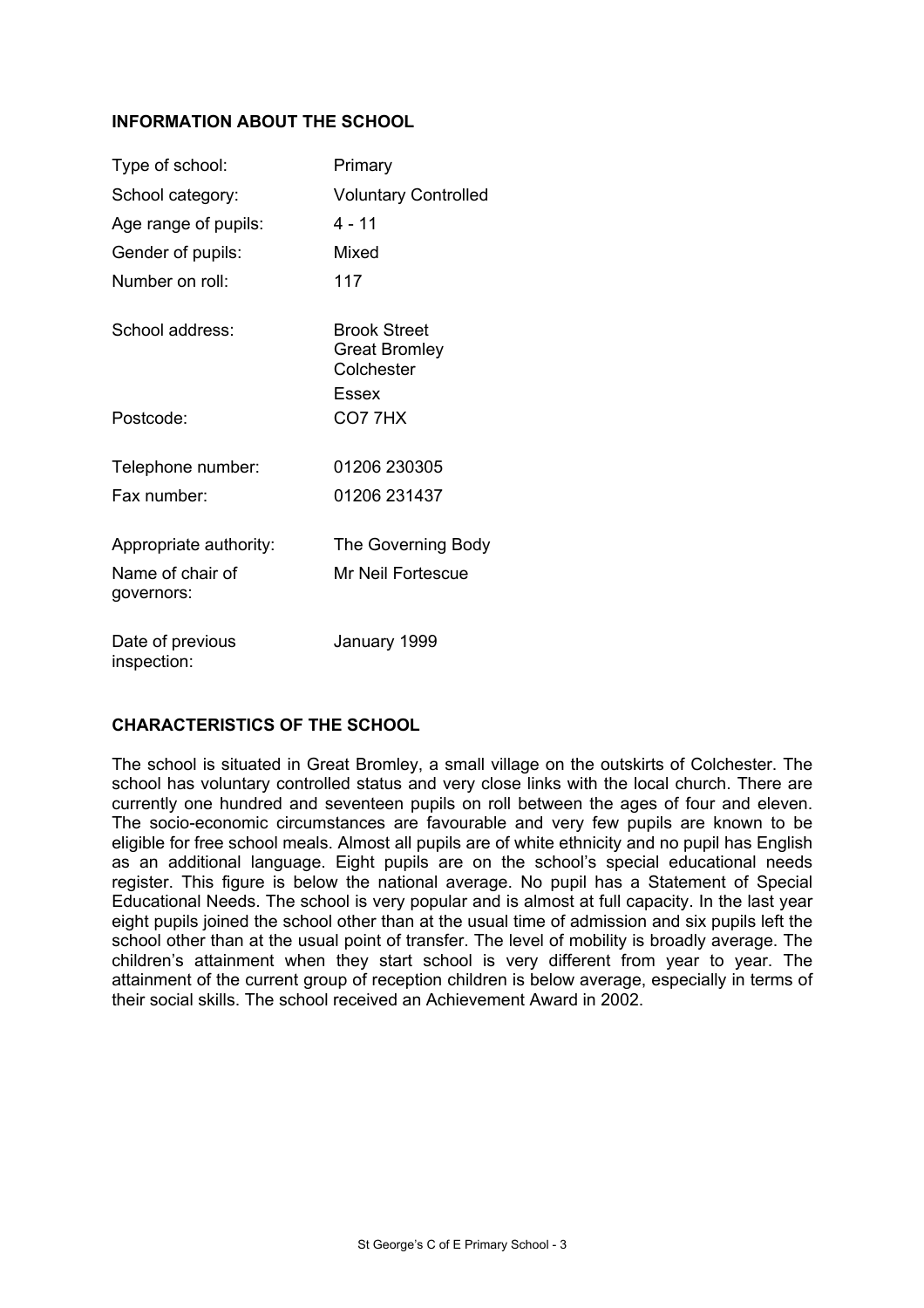## **INFORMATION ABOUT THE INSPECTION TEAM**

|       | Members of the inspection team | <b>Subject responsibilities</b> |                                                                                                                                                                              |
|-------|--------------------------------|---------------------------------|------------------------------------------------------------------------------------------------------------------------------------------------------------------------------|
| 22361 | Mrs M Gough                    | Lead inspector                  | Foundation Stage, English, religious<br>education, art and design, history,<br>geography, music, provision for<br>pupils with special educational<br>needs                   |
| 15181 | Mrs M Hackney                  | Lay inspector                   |                                                                                                                                                                              |
| 3529  | Mr G Williams                  | Team inspector                  | Mathematics, science, information<br>and communication technology,<br>design and technology, physical<br>education, personal, social and<br>health education and citizenship |

The inspection contractor was:

Altecq Inspections Limited

 102 Bath Road Cheltenham **Gloucestershire** GL53 7JX

Any concerns or complaints about the inspection or the report should be made initially to the inspection contractor. The procedures are set out in the leaflet *'Complaining about Ofsted Inspections'*, which is available from Ofsted Publications Centre (telephone 07002 637833) or Ofsted's website (www.ofsted.gov.uk).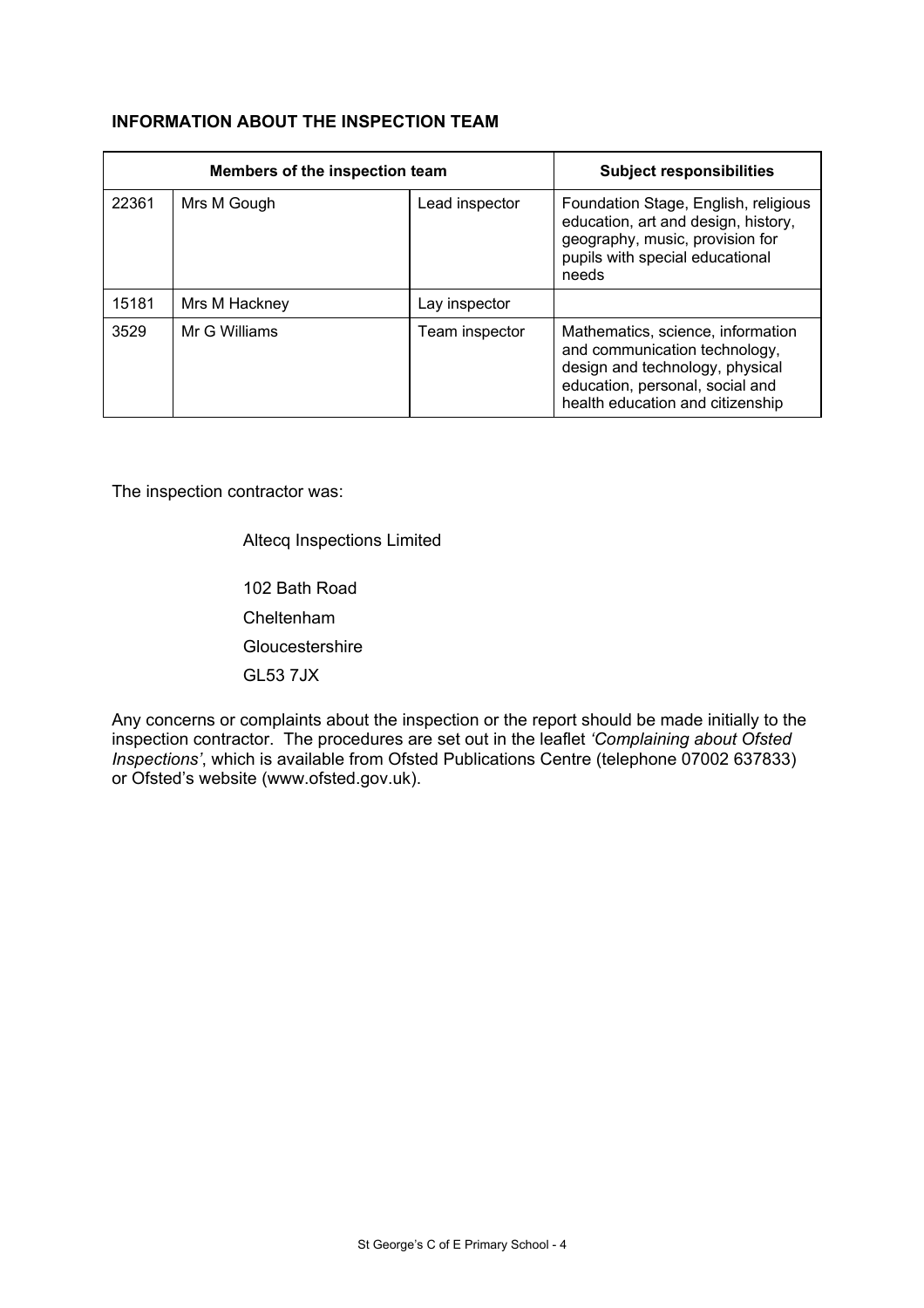## **REPORT CONTENTS**

|                                                                                                                                    | Page    |
|------------------------------------------------------------------------------------------------------------------------------------|---------|
| <b>PART A: SUMMARY OF THE REPORT</b>                                                                                               | 6       |
| <b>PART B: COMMENTARY ON THE MAIN INSPECTION FINDINGS</b>                                                                          |         |
| <b>STANDARDS ACHIEVED BY PUPILS</b>                                                                                                | 9       |
| Standards achieved in areas of learning and subjects                                                                               |         |
| Pupils' attitudes, values and other personal qualities                                                                             |         |
| <b>QUALITY OF EDUCATION PROVIDED BY THE SCHOOL</b>                                                                                 | $12 \,$ |
| Teaching and learning<br>The curriculum<br>Care, guidance and support<br>Partnership with parents, other schools and the community |         |
| <b>LEADERSHIP AND MANAGEMENT</b>                                                                                                   | 18      |
| <b>PART C: THE QUALITY OF EDUCATION IN AREAS OF LEARNING AND</b><br><b>SUBJECTS</b>                                                | 20      |
| AREAS OF LEARNING IN THE FOUNDATION STAGE                                                                                          |         |
| <b>SUBJECTS IN KEY STAGES 1 AND 2</b>                                                                                              |         |
| <b>PART D: SUMMARY OF THE MAIN INSPECTION JUDGEMENTS</b>                                                                           | 32      |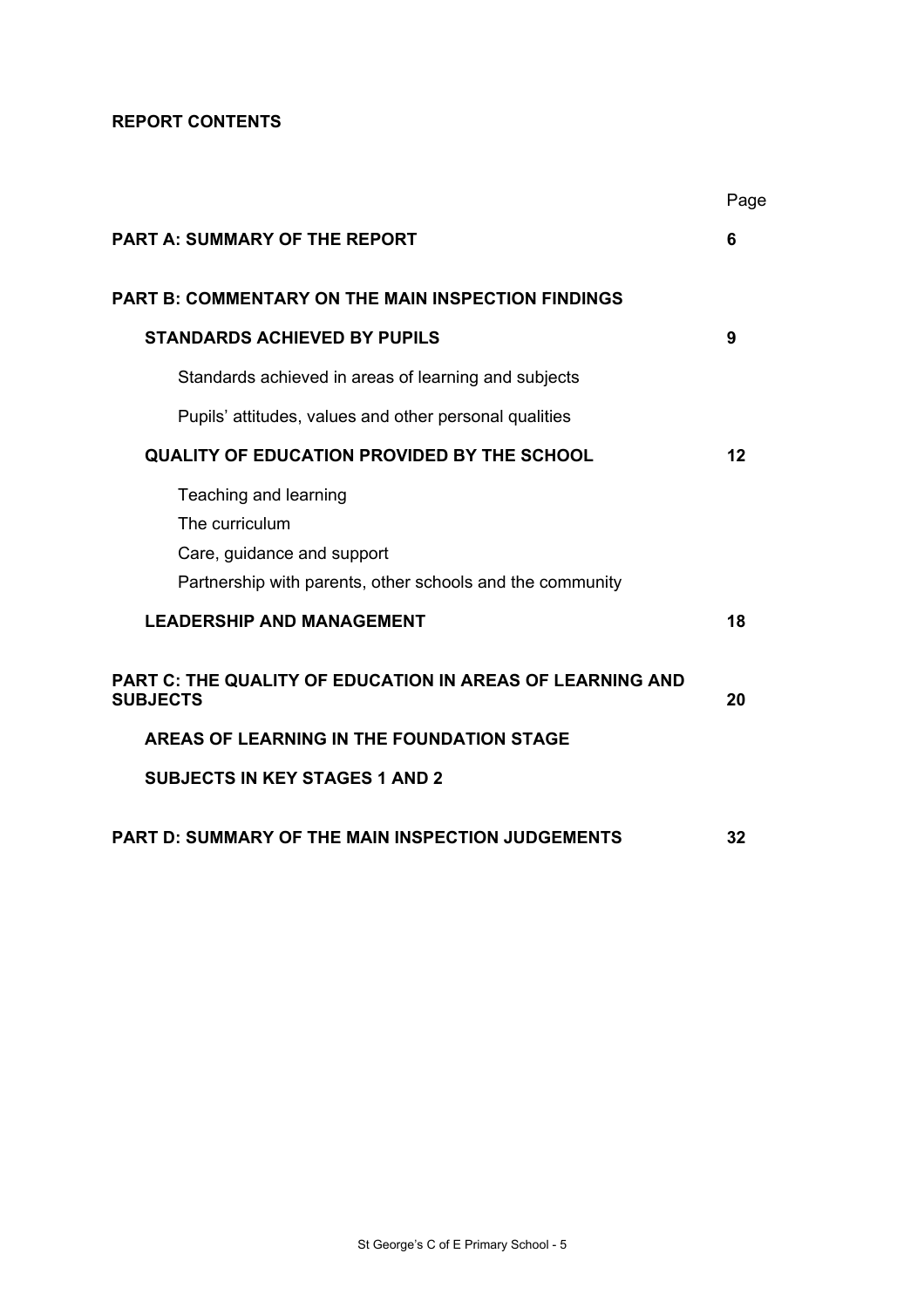# **PART A: SUMMARY OF THE REPORT**

## **OVERALL EVALUATION**

This is a **very effective** school. Pupils throughout the school achieve well overall. Standards in English are very good, and standards in mathematics, religious education and music are good. Teaching and learning are good, and pupils' behaviour is very good. The headteacher provides very good leadership. The school gives good value for money.

## **The school's main strengths and weaknesses are:**

- The strong leadership of the headteacher ensures a continued commitment to raising standards.
- Teachers cope very well with mixed age classes and match work closely to the needs of individual pupils.
- The provision for pupils with special educational needs is very good.
- Pupils are very well behaved and are keen learners.
- The school provides a very good range of enrichment activities.
- Links with parents are very good and there are very high levels of parental satisfaction.
- Pupils' skills of scientific investigation are under-developed.
- The curriculum is good, but not enough use is made of the long morning sessions.
- Very good use is made of data analysis to highlight areas of whole-school strength and weakness.
- The school provides very good levels of pastoral care.

There has been very good improvement overall. The school has undergone an extensive programme of rebuilding and refurbishment that has had a very positive impact across many aspects of the school's work. Teaching and assessment have improved well, and there have been very good improvements in terms of the levels of care, guidance and support the school provides. Strengths have been maintained and built upon. The leadership and management of the school have improved.

## **STANDARDS ACHIEVED**

| <b>Results in National</b>                                 |      | similar schools |      |      |
|------------------------------------------------------------|------|-----------------|------|------|
| Curriculum tests at the<br>end of Year 6 compared<br>with: | 2002 | 2003            | 2004 | 2004 |
| English                                                    | B    | B               |      |      |
| <b>Mathematics</b>                                         | A    |                 | U    | В    |
| Science                                                    |      |                 |      |      |

*Key: A – well above average; B – above average; C – average; D – below average; E – well below average Similar schools are those whose pupils attained similarly at the end of Year 2.* 

Pupils' achievement is **good** and standards overall are above average.

On the basis of the 2004 end of Key Stage 2 national test results, pupils' attainment is below average in English and science and in line with the national average in mathematics. Based on their prior attainment, the pupils' performance is average in English and science, indicating that the pupils made satisfactory progress between the end of Key Stage 1 and the end of Key Stage 2, and above average in mathematics. The results vary quite significantly from year to year depending on the natural ability of the cohort of pupils. In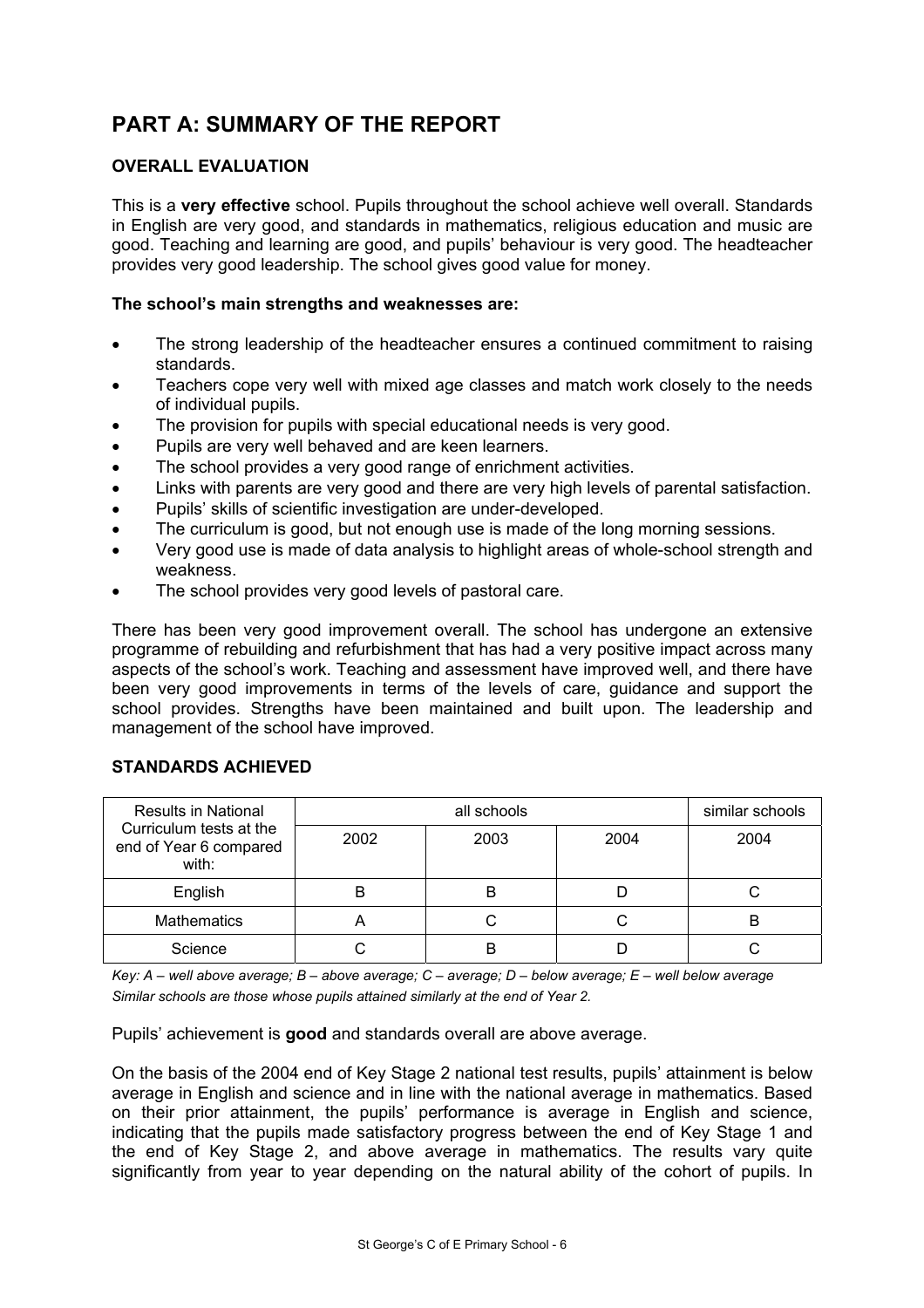2004, there were only ten pupils in the group, and a higher than usual percentage of pupils had special educational needs. In such a small group, where there had also been some mobility since the end of Key Stage 1, the performance of one individual pupil can significantly skew the overall picture.

On the basis of the 2004 end of Key Stage 1 national test results, pupils' attainment is well above the national average in reading, writing and mathematics. In reading and mathematics pupils' attainment is average in comparison with similar schools, and in writing pupils' attainment is well above average in comparison with similar schools. The 2004 teacher assessments for science show that pupils' attainment is in line with the national average.

The inspection findings indicate that pupils' attainment at the end of both key stages is well above national expectations in English, above national expectations in mathematics and music, and in line with national expectations in information and communication technology, science and the aspects of physical education observed during the inspection. In religious education, pupils' attainment at the end of Key Stage 1 and Key Stage 2 exceeds the expectations of the Locally Agreed Syllabus. Taken overall, pupils achieve well from their different starting points. Their achievement in physical education in Key Stage 2, and science in both key stages is satisfactory. Discrepancies between the test results and the inspection findings reflect the variation in the natural ability of the groups of pupils year on year.

The children's attainment when they start school is variable. The current group of reception children had poor social skills when they joined school. Reception children achieve well across all areas of learning, and very well in terms of their personal, social and emotional development. By the end of the reception year their attainment will be at the age expected level in all areas.

Pupils' have good attitudes and their behaviour is very good. Attendance and punctuality are satisfactory. The provision for pupils' spiritual, moral, social and cultural development is **very good** overall. Their social, moral and cultural development is very good and their spiritual development is good.

## **QUALITY OF EDUCATION**

The school provides a **good** quality of education for all pupils. Teaching, learning and assessment are **good** throughout the school. The curriculum is good for all age groups, and is enriched by a very good range of additional learning opportunities. The accommodation is very good and resources are good. The school provides very good levels of care, support and guidance, and is very effective in the way in which it seeks pupils' views about the school. The school has established a very good partnership with parents, and links with the community and other schools are good.

## **LEADERSHIP AND MANAGEMENT**

Leadership and management of the school are **very good.** The headteacher provides very good leadership and management and is highly committed to the school's ongoing development and improvement. She enjoys the full and loyal support of a very effective governing body and hard-working and committed staff. The leadership of key staff is good overall. The governing body ensures that the school fulfils its statutory responsibilities.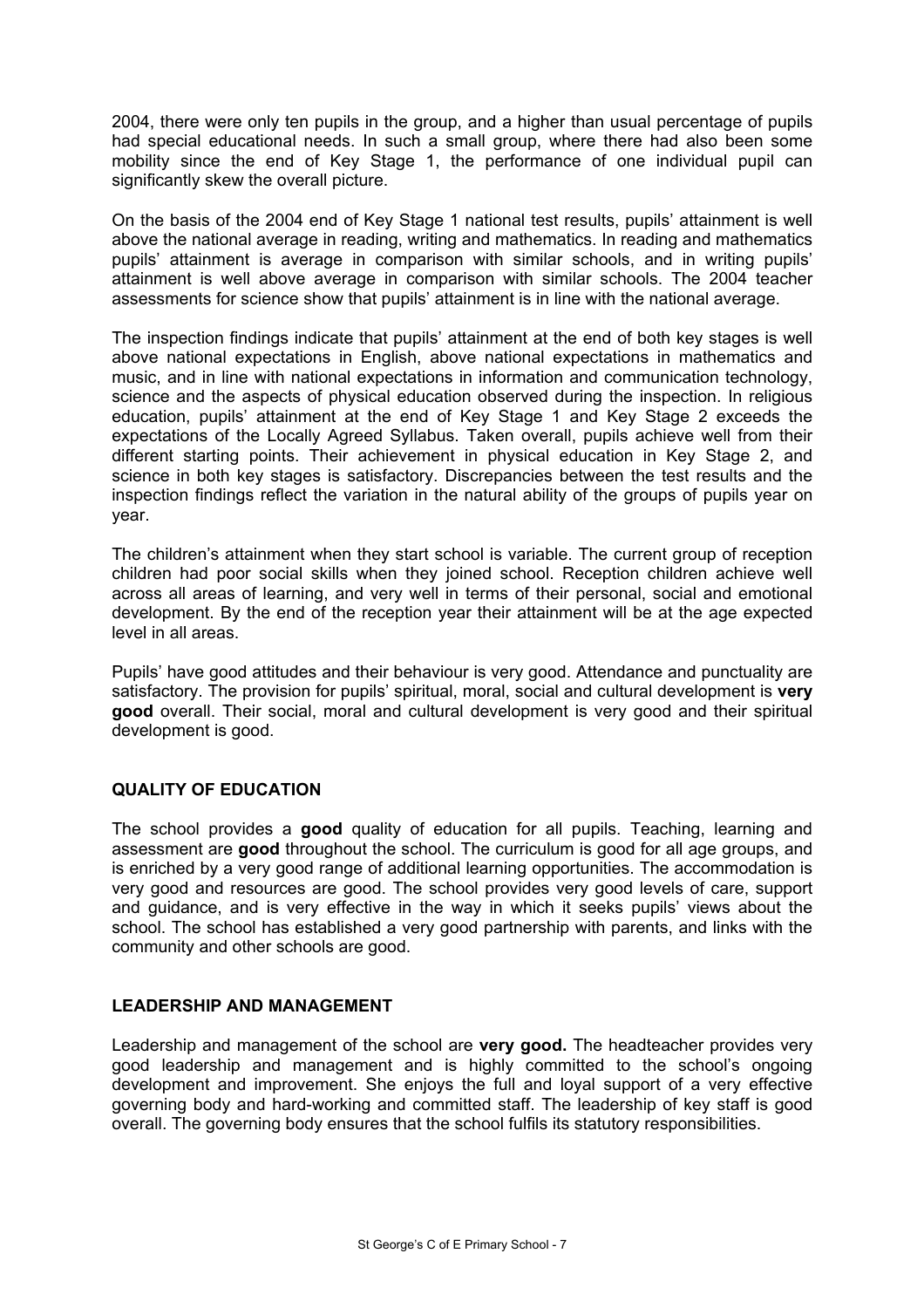#### **PARENTS' AND PUPILS' VIEWS OF THE SCHOOL**

Parents are very pleased with the quality of education their children receive and with the warm and friendly atmosphere of the school. Pupils are happy to come to school and agree that their views are sought and acted upon.

#### **IMPROVEMENTS NEEDED**

Within the context of its many strengths, the most important things the school should do to improve are:

- continue to focus on the development of investigative skills in science;
- make more use of the long morning sessions.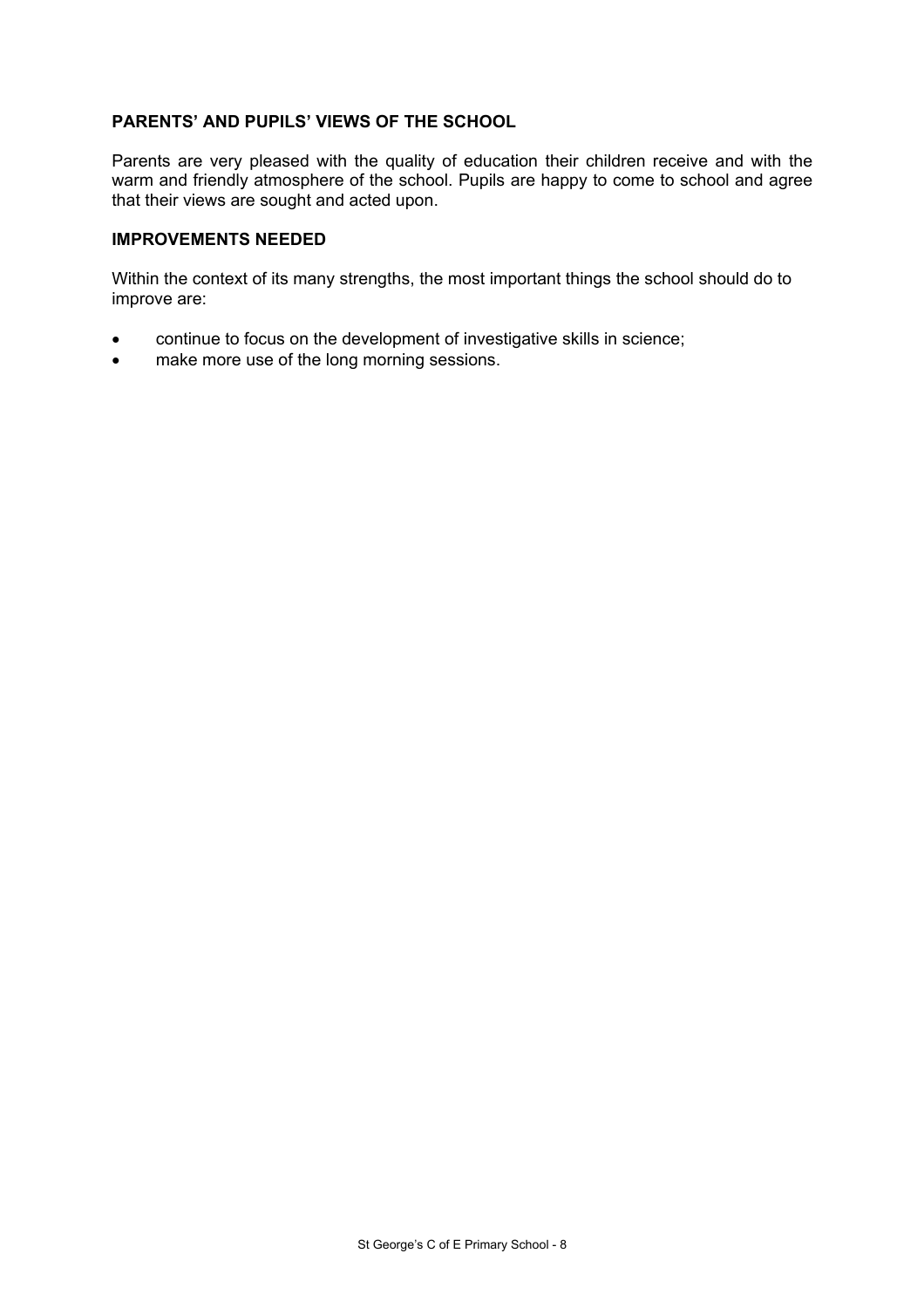## **PART B: COMMENTARY ON THE INSPECTION FINDINGS**

## **STANDARDS ACHIEVED BY PUPILS**

#### **Standards achieved in areas of learning, subjects and courses**

Pupils' achievement is **good**. Standards are **good** overall, with strengths in English, mathematics and religious education.

#### **Main strengths and weaknesses**

- The reception children make very good gains in their learning in personal, social and emotional development from a low starting point.
- Standards in English are well above national expectations at the end of both key stages reflecting the significant amount of effort the school has put into raising standards.
- Although satisfactory, the attainment of Key Stage 1 and Key Stage 2 pupils in investigative science could be higher.
- Pupils with special educational needs make very good progress towards their individual targets.
- Very good analysis of test data pinpoints where standards need to be raised further.

#### **Commentary**

1. Although the percentage of pupils with special educational needs is below average, these pupils are not evenly spread across the school, and their impact in terms of the test results is more significant in some years than in others. Within this small school, the impact of one or two pupils who do not attain the expected level in the national tests can skew the results quite dramatically. Pupils with special educational needs receive very good levels of support from the special educational needs co-ordinator, their teachers and support staff. As a result, they flourish and thrive, often making very good progress towards their own individual targets.

## **Foundation Stage**

2. The attainment of the reception children when they start school is very variable from year to year. The current reception group started with poor social skills, and overall their attainment was below the level expected for their age. The children make good progress and their achievement is good overall. In personal, social and emotional development the children's achievement is very good, enabling most to attain the Early Learning Goals in this aspect of their learning by the end of the reception year, despite their low starting point. In communication, language and literacy, mathematical development, knowledge and understanding of the world, physical development and creative development, the children are on course to attain the Early Learning Goals by the end of the reception year. Because of the staggered entry into the reception class, the youngest children do not have the same breadth of experience as the older children who have one full year in reception. Whilst these younger children achieve well, their attainment is often lower than that of the groups who start school earlier in the year.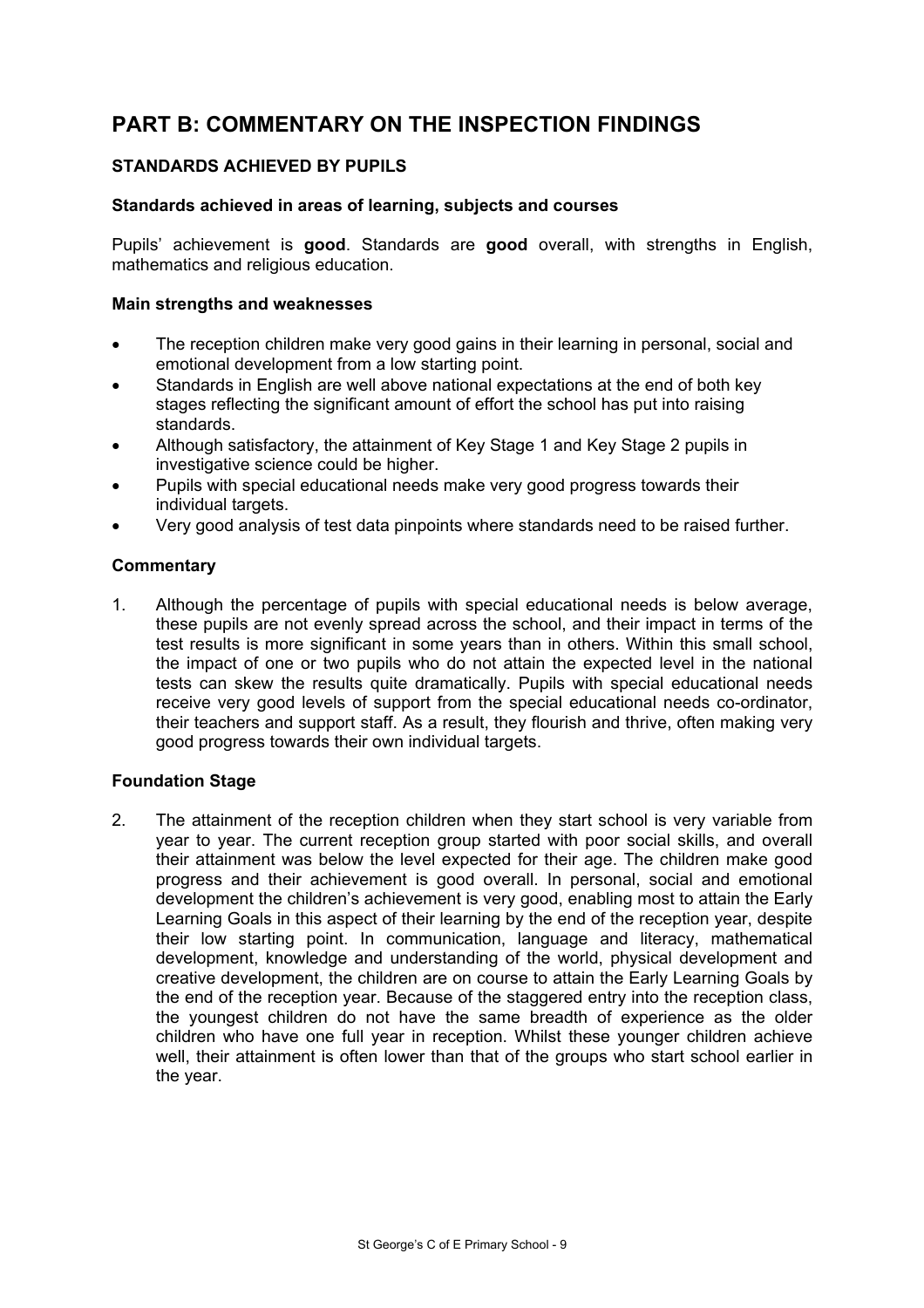## **Key Stage 1**

| Standards in:      | <b>School results</b> | <b>National results</b> |
|--------------------|-----------------------|-------------------------|
| Reading            | 17.1 (16.3)           | 15.7 (15.8)             |
| Writing            | 16.8(13.7)            | 14.6 (14.4)             |
| <b>Mathematics</b> | 17.3 (16.8)           | 16.3(16.5)              |

#### **Standards in national tests at the end of Year 2 – average points score in 2004**

*There were 18 pupils in the year group. Figures in brackets are for the previous year.* 

- 3. On the basis of the 2004 national test results, pupils' attainment is well above the national average in reading, writing and mathematics. In reading and mathematics pupils' attainment is average in comparison with similar schools, and in writing pupils' attainment is well above average in comparison with similar schools. The 2004 teacher assessments for science show that pupils' attainment is in line with the national average.
- 4. The inspection findings indicate that the current group of Year 2 pupils is on course to attain standards that are well above national expectations in reading and writing, above national expectations in mathematics, and in line with national expectations in science. Differences between the attainment of the current group of Year 2 pupils and the 2004 group are because of natural ability. Standards in English are higher than in other areas because of the tremendous effort the school has put into raising standards in this area. Although standards in science are satisfactory, they could be even higher. Pupils have a good scientific knowledge, but their investigative skills are underdeveloped. In English and mathematics pupils achieve well from their different starting points. In science pupils' achievement is good in terms of their knowledge, and satisfactory in terms of their investigative skills.
- 5. In information and communication technology the pupils' attainment is in line with national expectations and their achievement is good. In religious education, pupils' attainment exceeds the level expected by the Locally Agreed Syllabus, and pupils achieve well. In music, standards are above national expectations and pupils' achievement is good. In the narrow range of aspects seen in physical education during the inspection the pupils achieved well and attained the standards expected for their age.

## **Key Stage 2**

| <b>Standards in:</b> | <b>School results</b> | <b>National results</b> |
|----------------------|-----------------------|-------------------------|
| English              | 26.4 (27.7)           | 26.8(27.0)              |
| Mathematics          | 27.6 (27.0)           | 26.8 (26.7)             |
| Science              | 28.2 (29.6)           | 28.6 (28.3)             |

#### **Standards in national tests at the end of Year 6 – average points score in 2004**

*There were 10 pupils in the year group. Figures in brackets are for the previous year.* 

6. On the basis of the 2004 end of Key Stage 2 national test results, pupils' attainment is below average in English and science and in line with the national average in mathematics. Based on their prior attainment, the pupils' performance is average in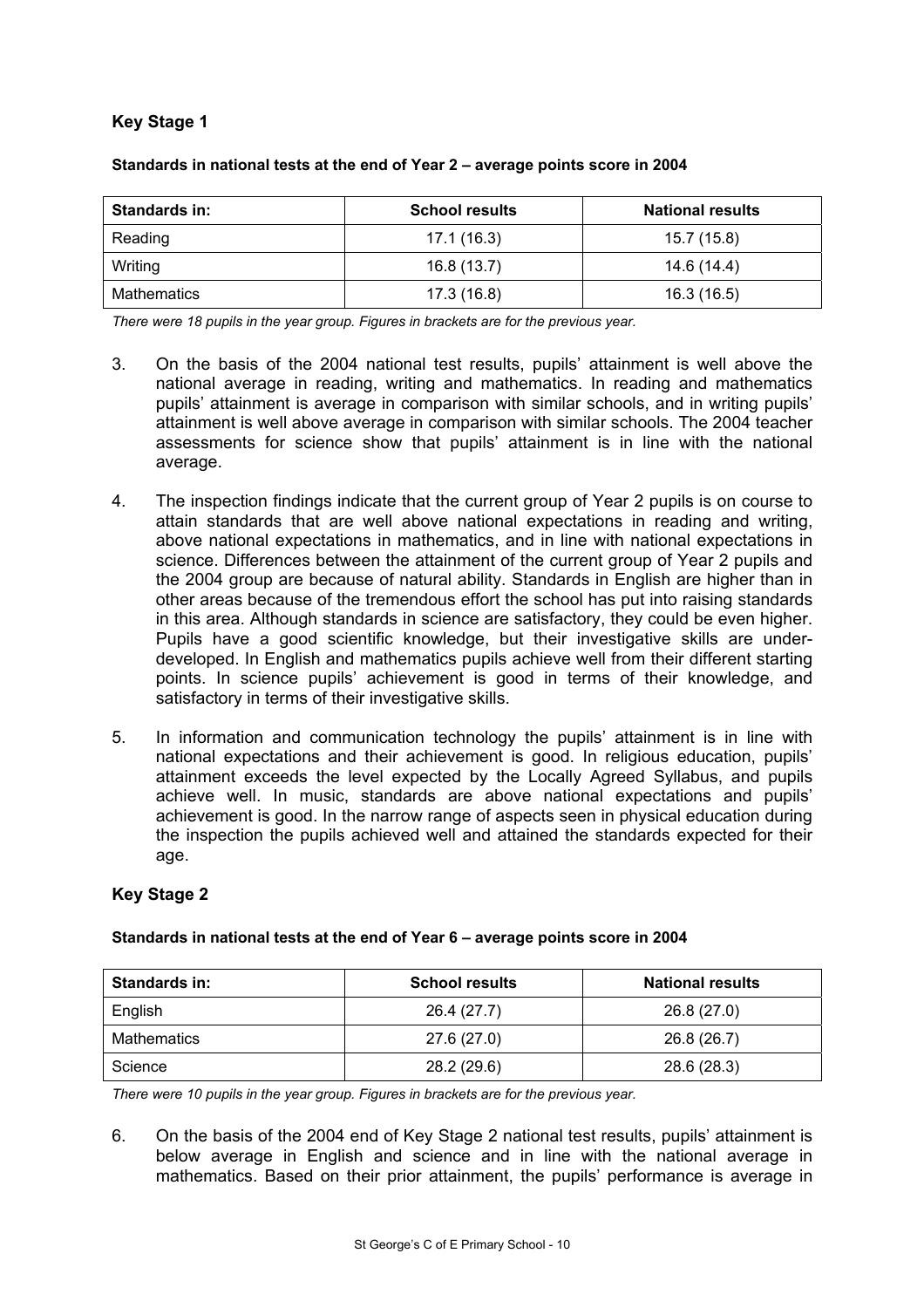English and science, indicating that the pupils made satisfactory progress between the end of Key Stage 1 and the end of Key Stage 2, and above average in mathematics. The results vary quite significantly from year to year depending on the natural ability of the cohort of pupils. In 2004, there were only ten pupils in the group, and a higher than usual percentage of pupils had special educational needs. In such a small group, where there had also been some mobility since the end of Key Stage 1, the performance of one individual pupil can significantly skew the overall picture.

- 7. The inspection findings indicate that standards in English are well above national expectations and that standards in mathematics are above national expectations. The pupils achieve well. In science, pupils' attainment is in line with national expectations overall. The pupils' knowledge is good, but their investigative skills are underdeveloped and could be better. The pupils achieve well in terms of their scientific knowledge and in their use of vocabulary to explain their ideas, and satisfactorily in terms of their ability to plan and carry out investigations. The current group of Year 6 pupils has had a lot of disruption due to pupil mobility, and more than half of the group has joined the school part way through Key Stage 2. As a result, the attainment of the group is not as high as the school had predicted at the end of Key Stage 1.
- 8. In information and communication technology the pupils' attainment is in line with national expectations and their achievement is good. The school is doing well in addressing gaps in pupils' attainment arising from past weaknesses the subject. In religious education, pupils' attainment exceeds the level expected by the Locally Agreed Syllabus, and pupils achieve well. In music, standards are above national expectations and pupils' achievement is good. In games and swimming, the pupils' achievement is satisfactory and their attainment is at the level expected for their age.

## **Pupils' attitudes, values and other personal qualities**

Pupils' have **good** attitudes and their behaviour is **very good**. Attendance and punctuality are **satisfactory**. The provision for pupils' spiritual, moral, social and cultural development is **very good** overall. Their social, moral and cultural development is **very good** and their spiritual development is **good**.

#### **Main strengths and weaknesses**

- Pupils behave very well and the school is a happy and orderly environment.
- A significant number of families take holidays during term time and this adversely affects the rate of attendance.
- Very good and trusting relationships help pupils to learn and develop their personal skills.
- Pupils have very good personal and social skills and a very good understanding of the notion of cultural diversity.
- Pupils make significant gains in maturity as they move through the school.

## **Commentary**

9. Pupils have a positive attitude towards school. They know the school routines well and are happy and settled. Pupils of all ages are friendly and polite and show pride in their surroundings and respect for others. The vast majority of pupils are enthusiastic and eager to contribute during lessons and to be involved in activities. Pupils have very good relationships with their teachers and learning support assistants and this helps them to gain in confidence and to want to learn. During lessons pupils listen very attentively and most concentrate well on their work. Pupils work very well together in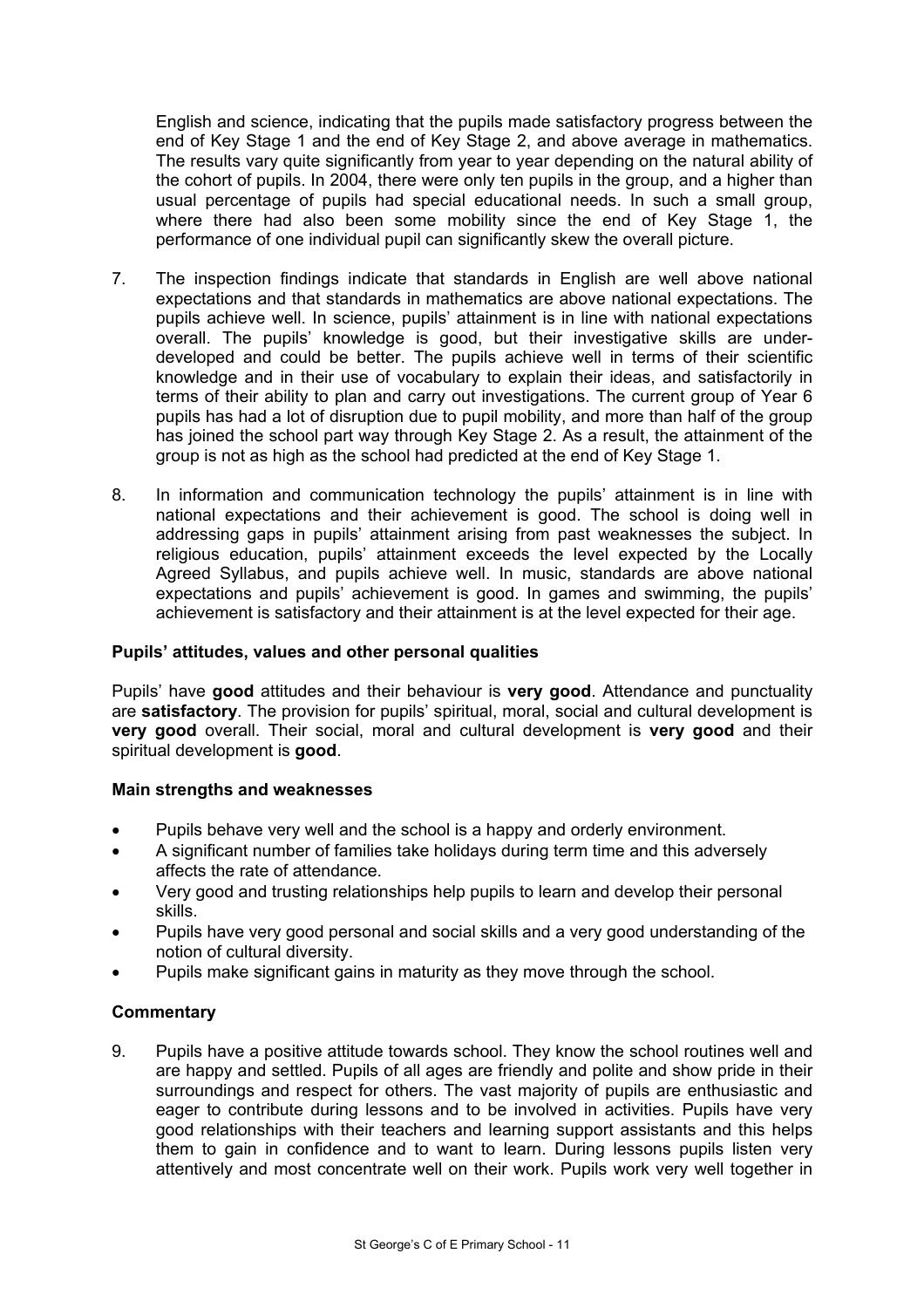groups and with partners and they share resources sensibly and co-operatively. When pupils start school their social skills are often poorly developed. As they move through the school pupils become increasingly mature and independent.

- 10. The school has successfully maintained the high standards of behaviour described at the time of the last inspection. Parents are very satisfied with the very positive behaviour management policy and rewards system, and consider that pupils' behaviour is a considerable strength of the school. Pupils clearly understand the school's high expectations and respond positively, showing a very good sense of selfdiscipline and consideration for others. During assemblies and at lunchtime pupils' behaviour is often exemplary, and they play very well together in the playground. Pupils are confident that bullying or harassment of any kind is not tolerated, and that the staff deals promptly and effectively with any occasional incidents. There have been no recent exclusions.
- 11. Since the last inspection there has been very good improvement in terms of the pupils' personal, spiritual, moral, social and cultural development which is now very good overall. Parents speak highly of the school's encouragement for pupils to develop independence through responsibility. All pupils have 'next steps' target booklets which are used well to ensure that pupils know how well they are doing. The very good overall provision for personal, social and health education makes a very strong contribution to raising pupils' awareness of a range of social and moral issues which affect the school and the wider community. Pupils show high levels of respect for the feelings of others and a clear understanding of the difference between right and wrong. Many pupils are proud of their role as monitors, representatives on the School Council and caring for younger children in the playground. Pupils undertake their responsibilities confidently and willingly.

## **Attendance**

| Authorised absence |     | Unauthorised absence |     |
|--------------------|-----|----------------------|-----|
| School data:       | 4.9 | School data:         | 0.0 |
| National data:     | 5.1 | National data:       | 0.4 |

## **Attendance in the latest complete reporting year (%)**

*The table gives the percentage of half days (sessions) missed through absence for the latest complete reporting year.* 

12. Attendance is satisfactory and is broadly in line with the national average. The school works hard to improve attendance but some pupils continue to take holidays during term time. Good procedures are followed to monitor attendance and parents are reminded regularly of the impact on pupils' progress. Most pupils arrive punctually in the morning and are keen to come to school.

## **QUALITY OF EDUCATION PROVIDED BY THE SCHOOL**

The school provides a **good** quality of education for all pupils. Teaching, learning and assessment are **good** throughout the school. The curriculum is **good** and is enriched by a **very good** range of additional learning opportunities. The accommodation is **very good** and resources are **good**. The school provides **very good** levels of care, support and guidance, and is **very effective** in the way in which it seeks pupils' views about the school. The school has established a **very good** partnership with parents, and links with the community and other schools are **good**.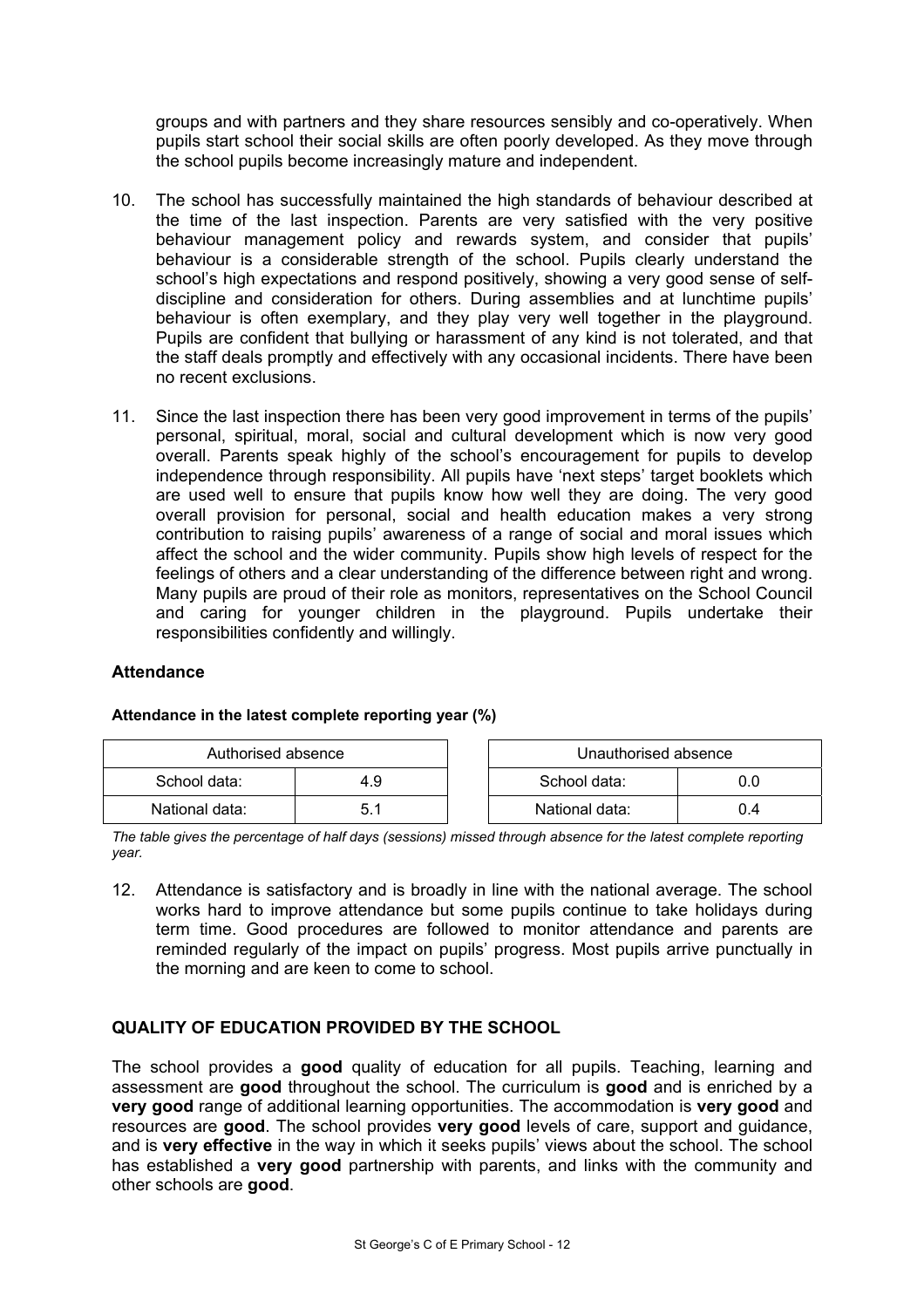## **Teaching and learning**

Teaching and learning are **good** throughout the school and have many **very good** features. Assessment in the Foundation Stage is **good**. In Key Stage 1 and Key Stage 2 assessment is **very good** in the core subjects and **satisfactory** in other subjects.

## **Main strengths and weaknesses**

- Activities are well matched to the needs of individual pupils. Pupils with special educational needs are very well supported.
- Teachers have high expectations of academic achievement and behaviour to which the pupils respond well.
- The teaching of music by a specialist teacher is very good.
- Homework is used well to support and extend pupils' learning. The homework books in Class 1 are excellent.
- At times activities are over-directed and this constrains the pupils' creativity.
- Teachers and classroom assistants use praise and encouragement very well to motivate pupils.
- Literacy and numeracy skills are very effectively promoted across the curriculum but there are missed opportunities for pupils to use computers to support their learning.

#### **Commentary**

#### **Summary of teaching observed during the inspection in 25 lessons**

| Excellent | Very good | Good | Satisfactory | Unsatisfactory | Poor | Very Poor |
|-----------|-----------|------|--------------|----------------|------|-----------|
|           |           |      |              |                |      |           |

*The table gives the number of lessons observed in each of the seven categories used to make judgements about lessons.* 

- 13. Teaching and learning are good and there has been good improvement since the last inspection. There have been some staff changes in recent years, but the teaching staff is now stable and this is having a positive impact on pupils' learning and on wholeschool development.
- 14. The teaching of basic skills of literacy and numeracy is good and teachers provide very good opportunities for pupils to use these skills in their work in other subjects. In information and communication technology, whilst teachers make effective links with other subjects to provide a meaningful context for pupils' learning in the information and communication technology suite, there are sometimes missed opportunities for pupils to use information and communication technology to support their learning across the curriculum.
- 15. Relationships amongst teachers and classroom assistants are very good. Classroom assistants are well briefed and so are able to play a key role in lessons, often working with lower-attaining pupils or those with special educational needs so that these pupils can take a full part in lessons. All adults are very effective in the way in which they use praise and encouragement to motivate pupils and to raise the self-esteem of those pupils who lack confidence. In the reception/Year 1 class especially, the classroom assistants play a pivotal role, enabling the teacher to work with different age groups in turn.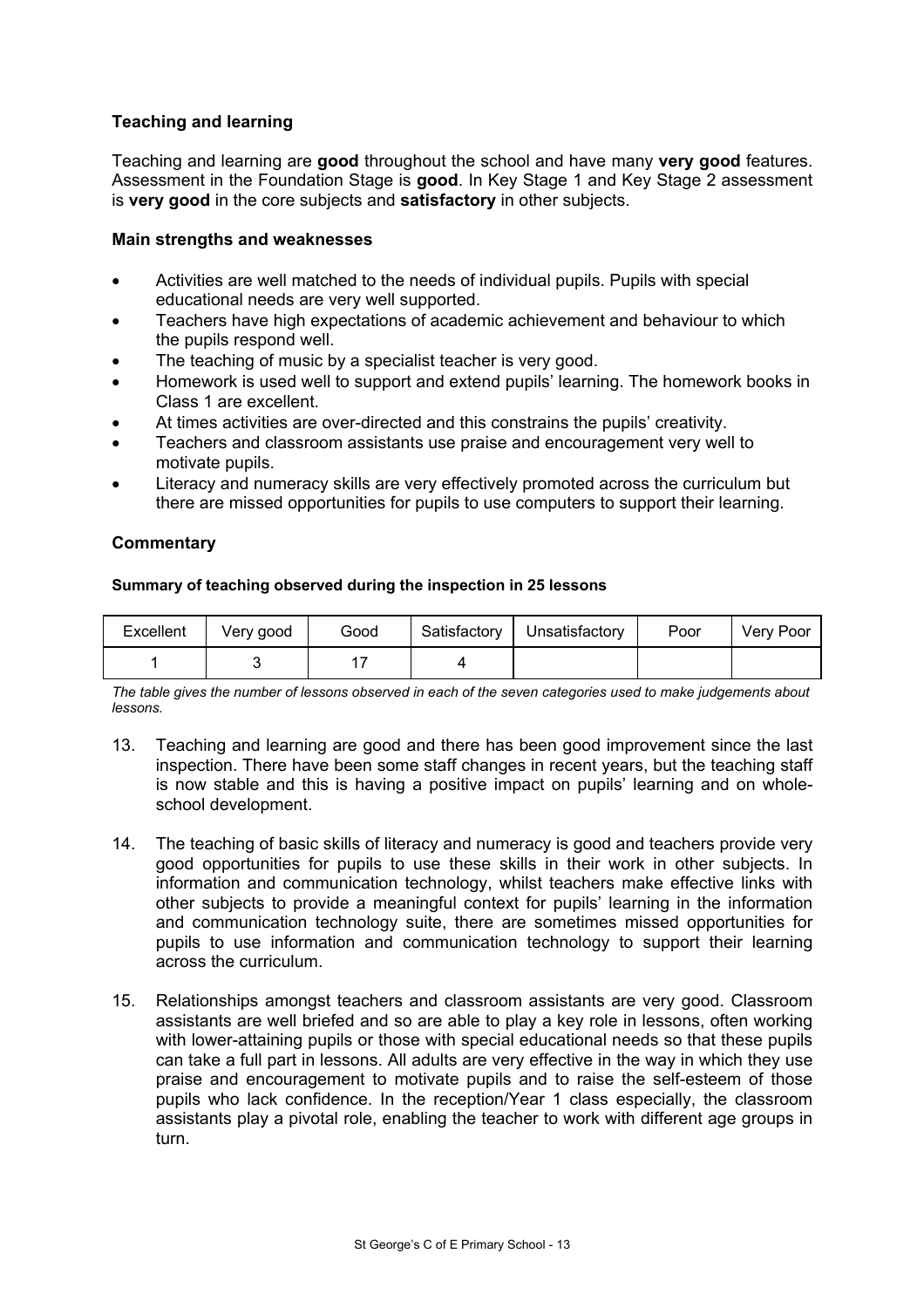- 16. Teachers match activities well to the needs of individual pupils taking good account of the different ages of the pupils in the mixed age classes and their very different levels of ability. Teachers provide good levels of challenge for the highest attaining pupils so that they are fully stretched. This is most evident in English, religious education and mathematics where the work of the most able pupils is of a very high standard. In the main teachers have a good subject knowledge and deliver lessons with good levels of confidence and enthusiasm. Teachers encourage the pupils to be independent and creative learners, but at times activities are over-directed by adults. This is sometimes the case in the reception class where the children do not always have enough access to free-choice play activities, and in science in Key Stage 1 and Key Stage 2 where teachers are sometimes reluctant to give pupils the freedom they need to explore and investigate scientific ideas. The teaching of music throughout the school is very good, and pupils benefit from the expertise and enthusiasm of an experienced specialist teacher.
- 17. Throughout the school, teachers have high expectations to which the pupils respond positively. Behaviour is very well managed so that lessons run smoothly and all pupils have full and equal access to the curriculum. Lesson objectives are regularly shared with pupils at the start of lessons. Homework is used well to extend and support pupils' learning. The homework books in Class 1 are excellent and provide a wide variety of interesting and stimulating practical and investigative tasks. Homework activities for this year group are always accompanied by clear instructions for parents so that they can give their children extra help and support if they wish to do so.
- 18. Assessment in the Foundation Stage is good. The teacher has a very good knowledge of the children and of their progress and attainment. Ongoing assessments feed into the daily planning so that lessons and activities build on what the children already know and can do. In Key Stage 1 and Key Stage 2 the systems for, and the use made of assessment are very good in the core subjects of English, mathematics and science, and satisfactory for the remaining subjects. The analysis of test data in the core subjects is particularly effective in identifying strengths and weaknesses in teaching and learning.

## **The curriculum**

The curriculum is **good** overall. It is **very effectively** enriched by a very good range of extracurricular activities, visits and visiting speakers. The accommodation is **very good**. Resources are **good**.

## **Main strengths and weaknesses**

- The provision for pupils with special educational needs is very good.
- The school provides a very good range of additional activities for pupils of all ages.
- The school has a very good programme for promoting the pupils' personal, social and health education and citizenship.
- Careful planning ensures that pupils who are in the same class for more than one year do not repeat work at the same level.
- Not enough use is made of the long morning sessions and not enough time is given to science in some classes.
- There have been significant improvements to the accommodation since the last inspection.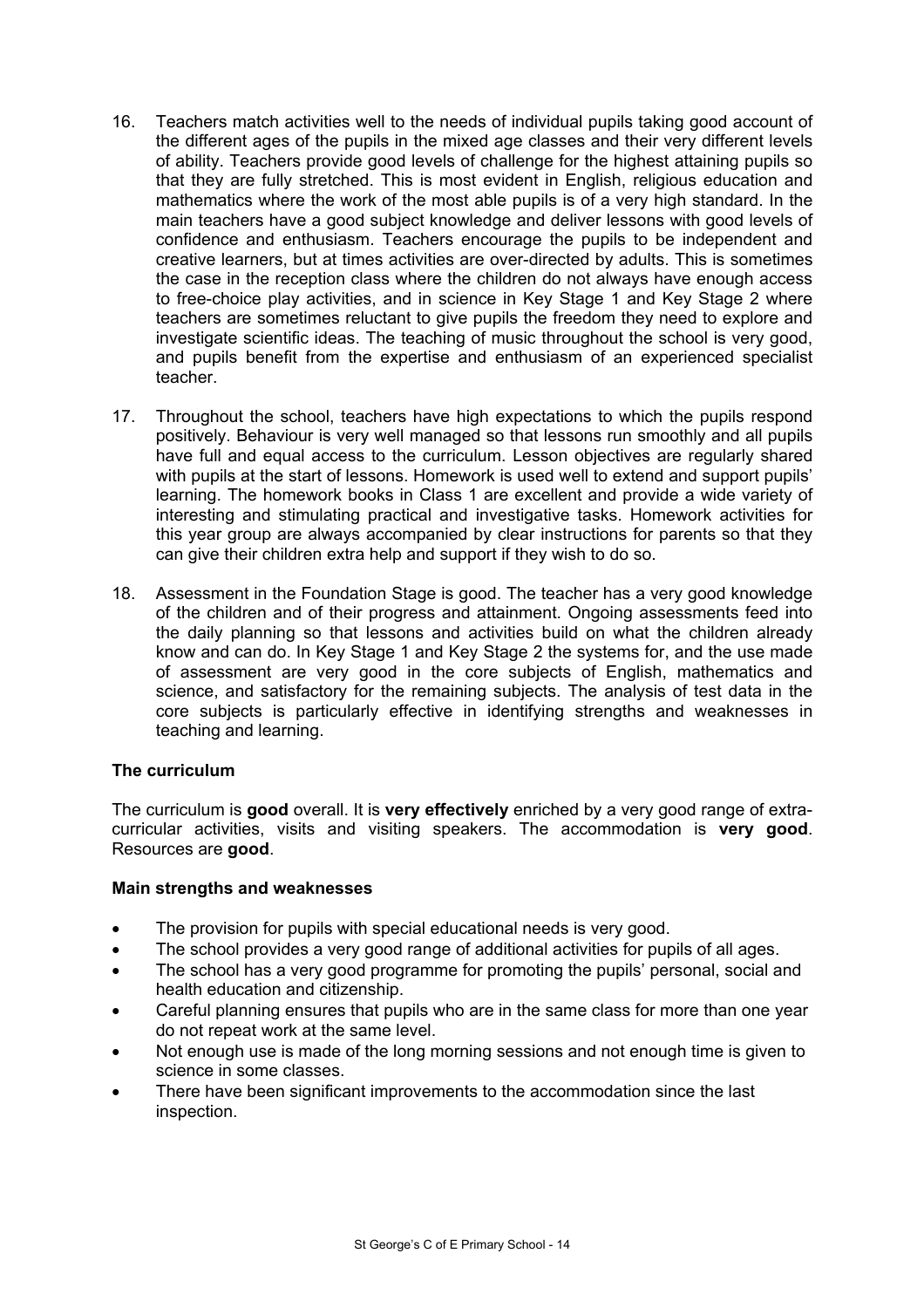## **Commentary**

- 19. The curriculum is good for pupils of all ages and has improved well since the last inspection. A good rolling programme of topics ensures that pupils in mixed age classes do not repeat work. All subjects in Key Stage 1 and Key Stage 2 are taught on a regular basis, and good emphasis is placed on the teaching of literacy, numeracy, religious education and physical education. However, in the main, morning sessions are used for literacy and numeracy, and this organisation does not fully maximise this prime teaching and learning time. In some classes not enough time is given to science. The school meets statutory requirements in respect of teaching the National Curriculum subjects and religious education.
- 20. The curriculum for the reception children has been developed well since the last inspection and is now good. The children who are taught alongside the younger Year 1 pupils receive a good grounding in early reading, writing and number skills, and have a good variety of daily activities which stimulate their imaginations and help them to acquire a good range of key skills. At times there is a tendency for the children to be over-directed by adults, and they do not always have enough access to free-choice activities that they can explore by themselves.
- 21. The provision for pupils with special educational needs is very good. All pupils on the special educational needs register have individual education plans, which contain clear targets and the next steps for their development. The special educational needs coordinator has gone to a great deal of trouble to make personalised target sheets for pupils, to encourage them to set their own targets. This very good practice ensures that pupils have a sense of ownership of their learning and a real desire to achieve the targets they have set. Work for pupils with special educational needs is well matched to their needs, and additional support from teachers and classroom assistants ensures their full integration into the life and work of the school.
- 22. The school has made very good progress since the last inspection in devising a programme for pupils' personal, social and health education which is very good. The activities meet statutory requirements in respect of drug and sex education, and present a wide range of moral and social issues which demand a lot of thought from the pupils. Personal, social and health education is a regular feature of all classes.
- 23. The school provides a very wide and varied programme of enrichment activities that are popular with all age groups and which significantly enhance the pupils' learning and their personal and social development. Pupils take part in a number of inter-school physical education events, and make regular visits to places of local interest. The school welcomes visitors who share their experiences and expertise with the pupils.
- 24. At the time of the last inspection, the accommodation was poor. After an extensive programme of rebuilding and refurbishment, the accommodation is now of a very good standard. The school has gained some new permanent classrooms, an attractive library, a computer suite and a large hall. It retains much of its attractive grounds, and pupils make extensive use of the environmental area. Resources are good and are used well by staff and pupils.

#### **Care, guidance and support**

The school makes **very good** provision for pupils' care, welfare, health and safety. Pupils receive **very good** advice and support based on monitoring. The school is **very effective** in the way in which it seeks and acts upon the views of the pupils.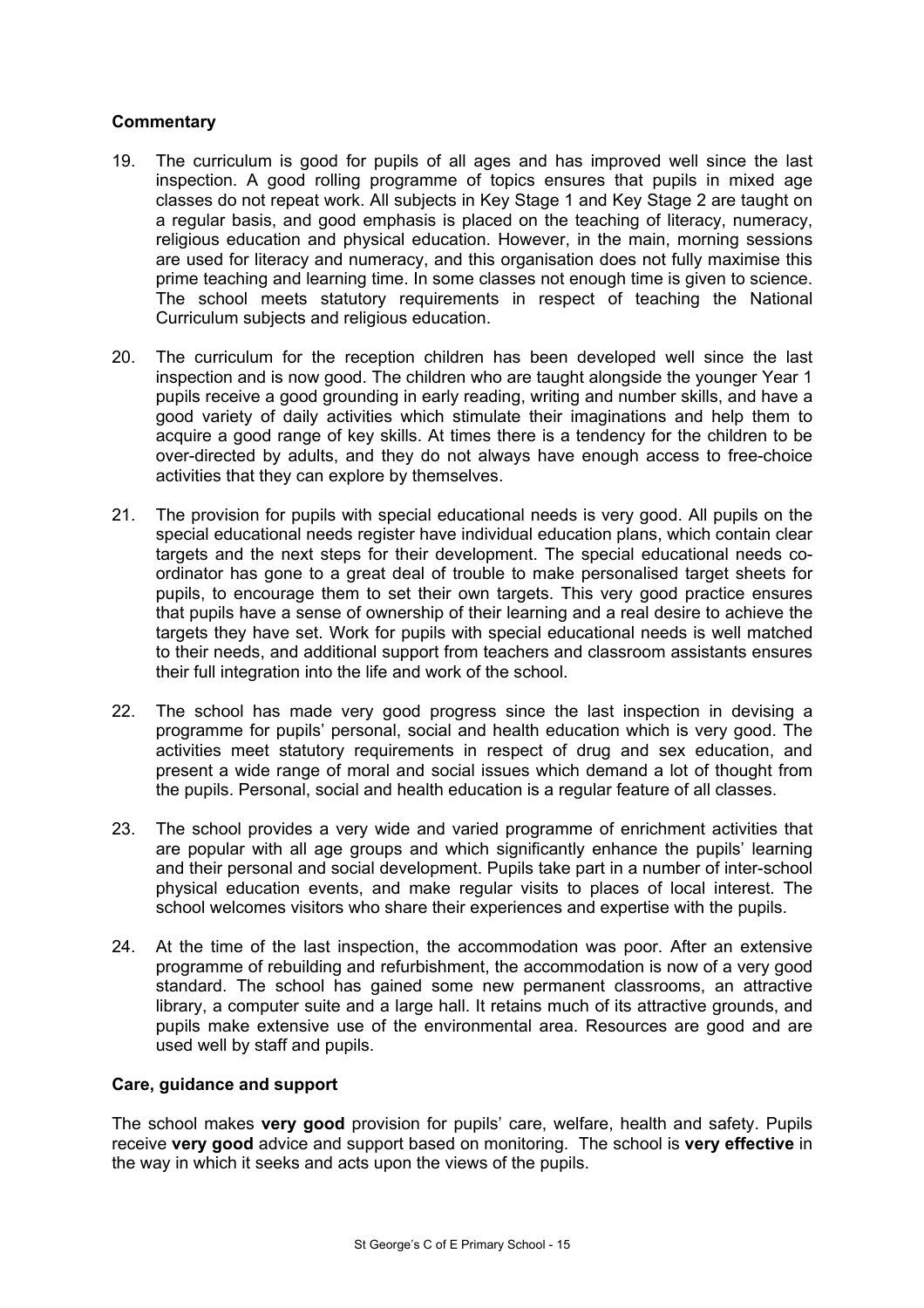#### **Main strengths and weaknesses**

- Pupils' health and safety are assured through close monitoring and very good procedures.
- Pupils learn in a safe environment where they are happy and very well cared for.
- The pupils' personal development is very well monitored and recorded.
- Pupils with special educational needs receive very good support and are very well integrated into the life of the school.
- Very good arrangements are made for pupils to contribute to the school's overall development.

## **Commentary**

- 25. Since the last inspection the school has made very good improvements to its procedures to ensure the care, support and welfare of pupils. Parents speak highly of the level of pastoral care and academic guidance their children receive at school. Parents of children with special educational needs are very satisfied with the school's provision and their children's progress. All aspects of health and safety are very well monitored by the staff and governing body. Formal risk assessments are completed regularly. Child protection procedures are very good and include training for staff to ensure that all adults are aware of the school's arrangements and responsibilities.
- 26. The headteacher has developed a very good system of record keeping to monitor the pupils' personal development. Teachers and learning support assistants know pupils very well, and information is shared regularly about pupils' progress and personal achievements. Records are used very well to ensure that pupils and parents receive well informed advice and guidance to support pupils' targets and development. The individual 'next steps' booklets are very good and provide pupils with a structured approach to target setting, which they understand. Pupils with special educational needs are very well supported through very attractively presented individual education plans and targets. Learning support assistants work very well with pupils during lessons to ensure that all are included in the full range of activities. Induction arrangements are very good. The school works closely with parents and the village playgroup to ensure a smooth transition for children into the reception class. Pupils joining the school at different times are welcomed and receive a high level of care and support to help them to settle quickly.
- 27. There are very good arrangements to involve pupils in the school's development and to ensure that they have a strong voice which is heard and acted upon. The School Council and the class councils have a high profile in the school and pupils are positively encouraged to share their ideas and suggestions for improvements. The School Council is well organised by pupils who take a leading role with the help of a learning support assistant. Pupils value the fact that many of their suggestions for additional resources and activities have now been adopted by the school. Opportunities for responsibility make a positive contribution to pupils' personal and social development and effectively raise their self-esteem and confidence.

## **Partnership with parents, other schools and the community**

The school has a **very good** partnership with parents. Links with the community and with other schools are **good**.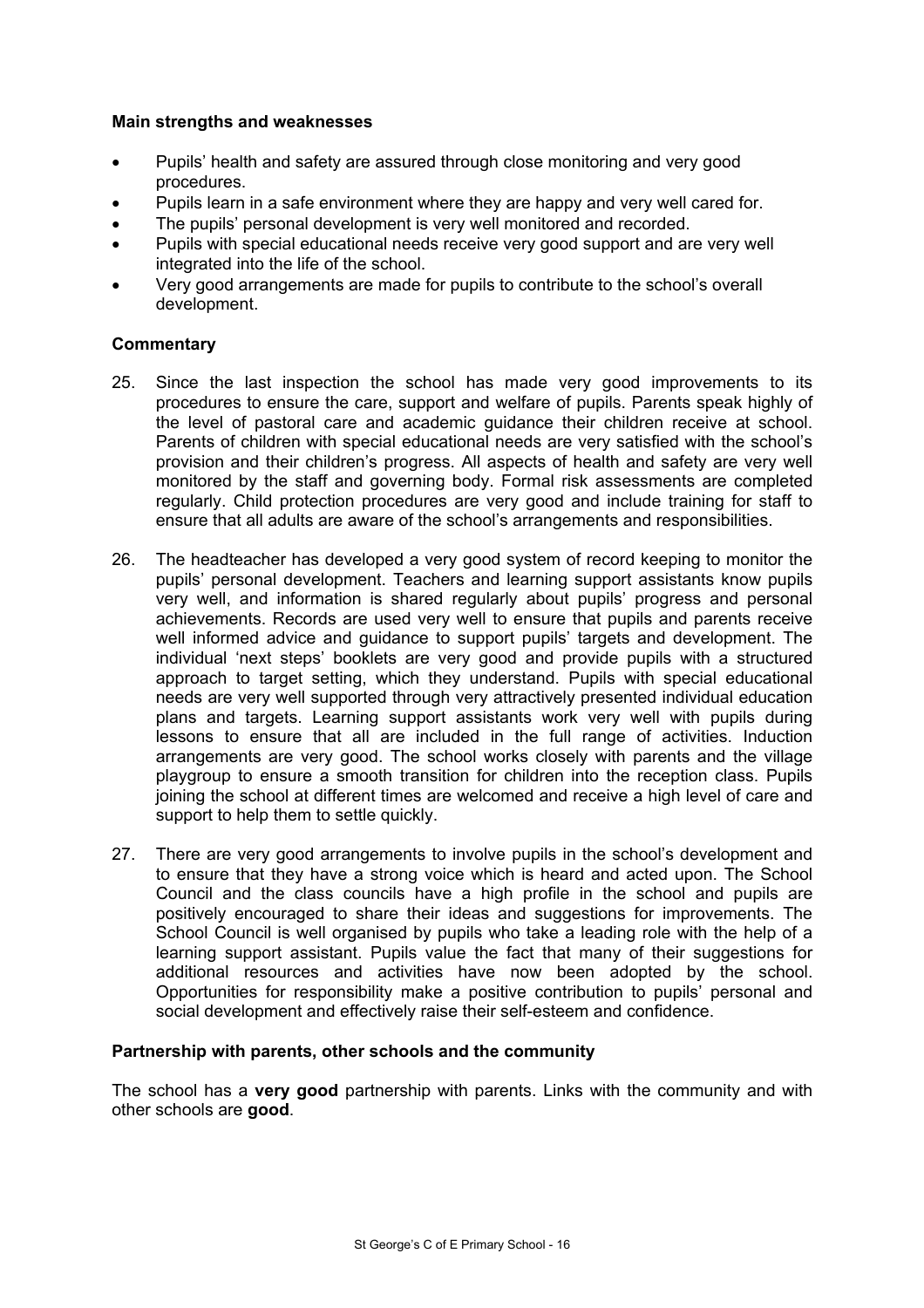#### **Main strengths and weaknesses**

- The school works very closely with parents and encourages a strong partnership.
- Parents are very supportive and hold the school in high regard.
- Parents' views are sought and valued in the development of the school's work.
- Regular communication provides parents with a good amount of information about activities and pupils' progress.
- Links with the community and other schools support pupils' personal development and enrich the curriculum.

- 28. Since the last inspection the school has continued to maintain its very strong partnership with parents. Parents are very supportive and appreciative of the quality of education provided and the welcome they receive in the school. They speak highly of the headteacher and feel that the school is approachable and helpful. Parents value the regular opportunity for informal contact with teachers and the fact that the school seeks and values their views. A group of parents helps regularly with extra-curricular activities, special topics, educational visits and listening to reading. The Parent Teacher Association (PTA) is very supportive and organises regular fund-raising activities and social events. These are very well attended by parents and the local community and provide the school with a range of additional resources to support teaching and learning.
- 29. The quality of information for parents is good and keeps them well informed about events and pupils' achievements. Parents are very satisfied with the regular newsletters, curriculum information and guidance on helping their children at home. Consultation evenings are well attended and the school ensures that parents have regular formal and informal opportunities to discuss their children's progress and any concerns. Parents of pupils with special educational needs are fully involved in assessment and reviews and well informed about individual education plans and target setting. The annual reports are satisfactory and provide parents with clear information about what has been taught and pupils' progress and achievements.
- 30. The school has good links with the community which help to enrich the curriculum and pupils' experience and personal development. Through the school's links with the Cheshire Homes, pupils benefit from the opportunity to meet residents and to take part in musical performances. The strong links with the church effectively support the curriculum and topics in assemblies. A range of visitors from the local community come into the school to talk to pupils about such topics as Judaism, recycling and wartime memories.
- 31. There are good links with other schools through the local cluster group which make a strong contribution to the quality of education provided. The school works closely in partnership with other small primary schools and the secondary school with regular staff meetings and sharing of information, resources and good practice. Pupils benefit from taking part in joint activities such as sports and music. The provision for physical education and science for older pupils is enriched by the support of specialist teaching provided by the secondary school.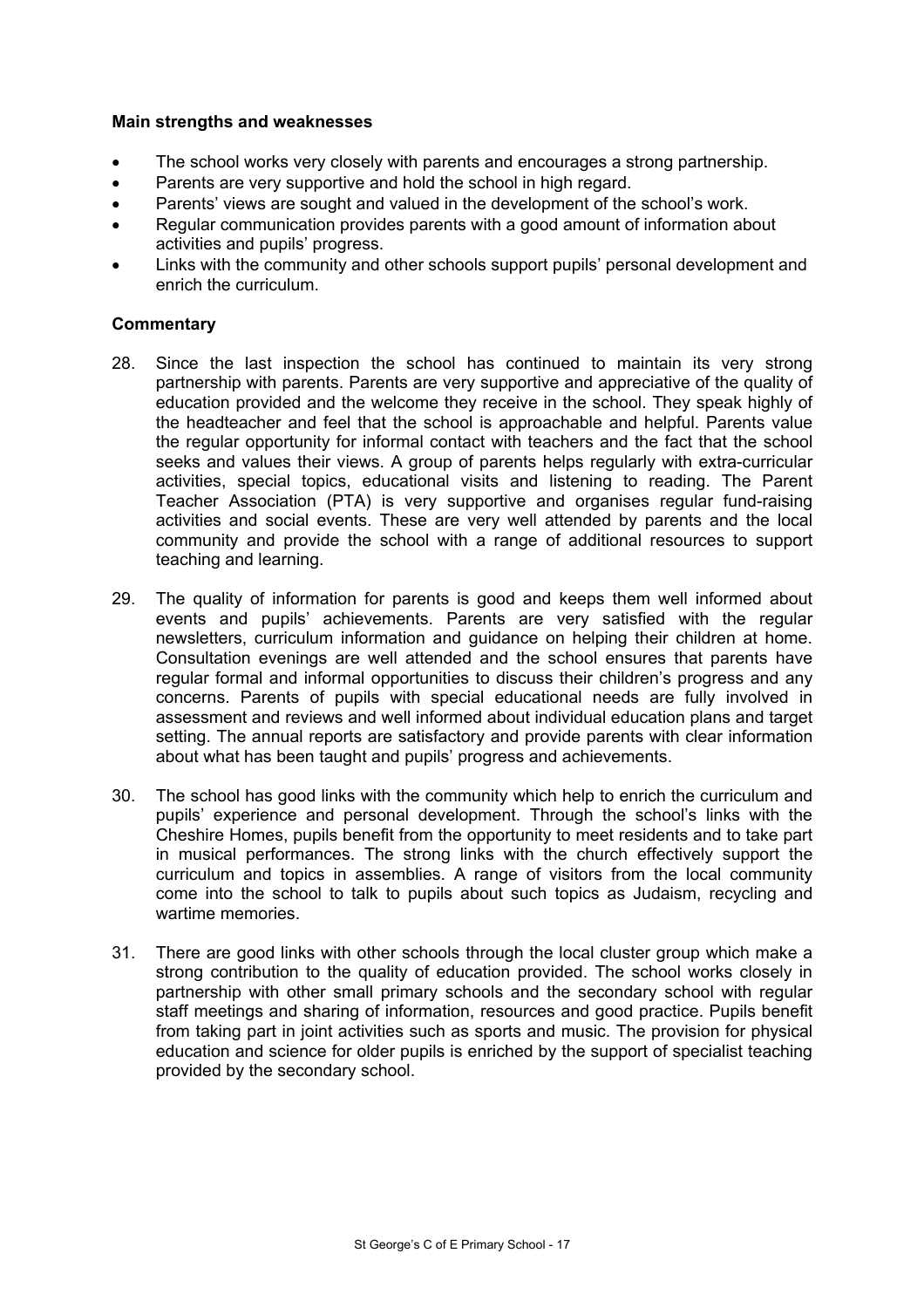## **LEADERSHIP AND MANAGEMENT**

The leadership and management of the headteacher are **very good**. The governing body is **very effective**. The leadership and management of key staff are **good**.

#### **Main strengths and weaknesses**

- The headteacher provides a very clear lead for the school's development and paces change very well.
- Governors are very supportive and knowledgeable and have made a good start to developing their monitoring role.
- The school has a very strong policy of inclusion.
- The provision for pupils with special educational needs is very well managed.
- Finances are very well managed and monitored, and spending is closely linked to planned educational development.

- 32. There has been very good improvement since the last inspection. The school has undergone an extensive rebuilding programme which has had a significant and positive impact on the standard of accommodation. There has been a continued and focused thrust on raising standards further, improving aspects of provision, and maintaining some of the very good features described in the last report. The school continues to be very inclusive and caters very well for pupils with special educational needs. There are very high levels of parental satisfaction, and all those involved with the school appreciate its warm friendly atmosphere and its distinctive Christian ethos.
- 33. The headteacher provides very good leadership for the school, and sets a very high standard for other staff. She has excellent inter-personal skills, and communicates very effectively so that staff, parents and pupils are very clear about her intentions and expectations. The headteacher has built up a very strong team of staff, all of whom are highly committed to the continued improvement and development of the school. There is a very strong team spirit, and teachers and support staff work very closely to maximise their strengths and to share expertise and experience. Priorities for wholeschool development are clearly articulated in the School Development Plan, and planned targets are set within a realistic timescale so that change can be well paced, monitored and evaluated.
- 34. Co-ordinators are in place for key aspects of the school's work. They fulfil their roles well, following an agreed rolling programme for monitoring so that their workload is not over burdensome. Very good opportunities for staff to share monitoring activities, such as the scrutiny of pupils' work and teachers' planning, make efficient use of their time, and lead to staff having a good whole-school overview. The management of special educational needs is very good, and reviews are held regularly so that parents and pupils can be fully consulted about the drawing up of new targets.
- 35. The governing body is very good and ensures that the school fulfils its statutory responsibilities. Governors share a wide range of knowledge, experience and expertise which they use well to enable them to fulfil their role. Governors provide both a sounding board for the headteacher, and also act as a 'critical friend', engaging her and staff in debate about new initiatives or proposed change. The governing body's monitoring role is well developed, and governors have begun to extend their remit to include classroom observations as well as discussions with staff and pupils, and review of documentation.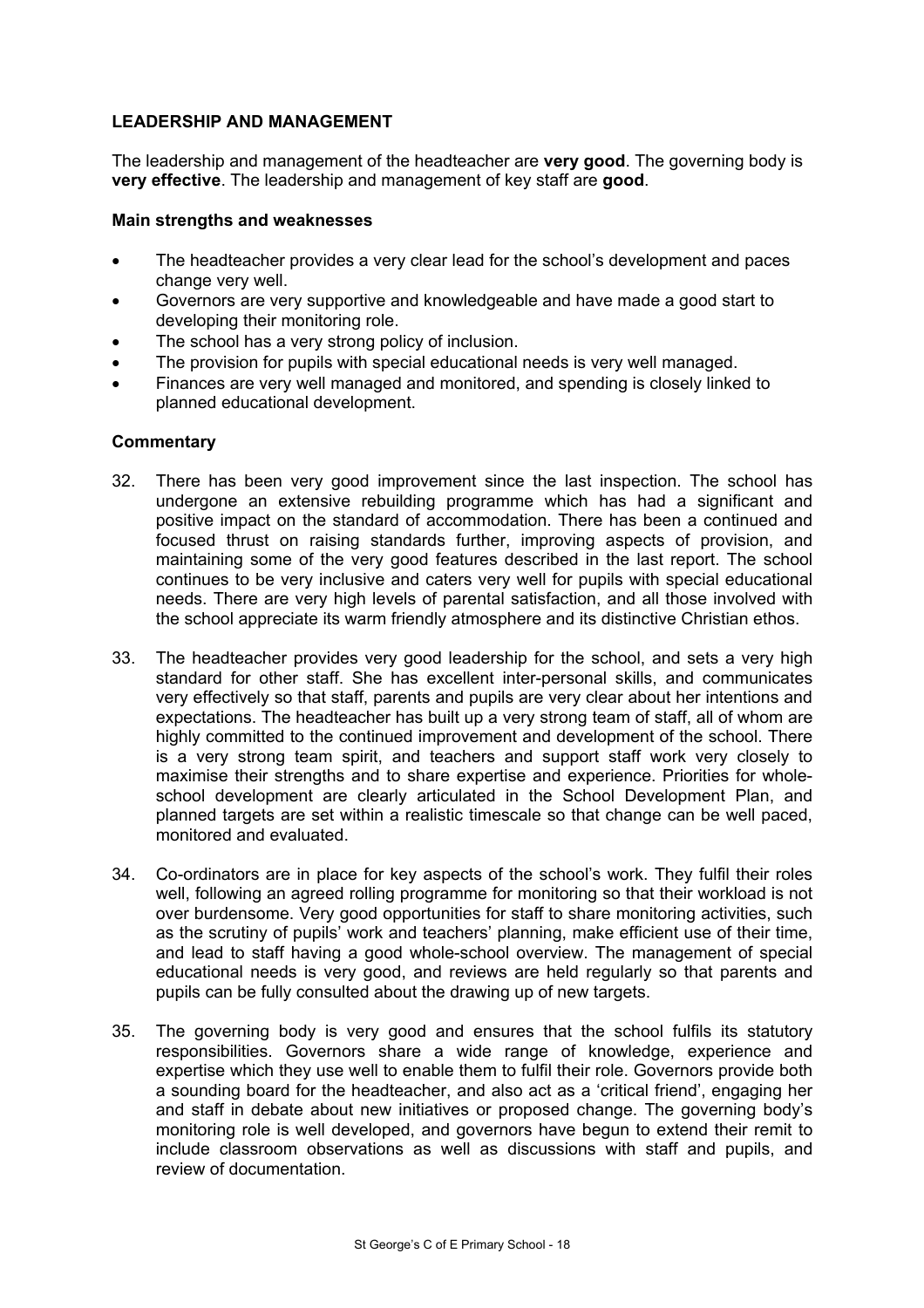36. The school makes very good use of the funding that is available and spending and income are closely aligned. Good but informal measures are in place for measuring the cost-effectiveness of major spending decisions, and the school seeks best value when making substantial purchases. The finances are very closely monitored by the Resources Committee, which receives regular and timely information about the budget.

#### **Financial information for the year April 2003to March 2004**

| Income and expenditure $(E)$ |         | Balances (£)                           |
|------------------------------|---------|----------------------------------------|
| Total income                 | 456 188 | Balance from previous year             |
| Total expenditure            | 461 579 | Balance carried forward to the<br>next |
| Expenditure per pupil        | 3945    |                                        |

|                    | ncome and expenditure $(E)$<br>Balances (£) |  |                                        |         |
|--------------------|---------------------------------------------|--|----------------------------------------|---------|
| Total income       | 456 188                                     |  | Balance from previous year             | 40 4 65 |
| tal expenditure    | 461 579                                     |  | Balance carried forward to the<br>next | 35 0 74 |
| enditure per pupil | 3945                                        |  |                                        |         |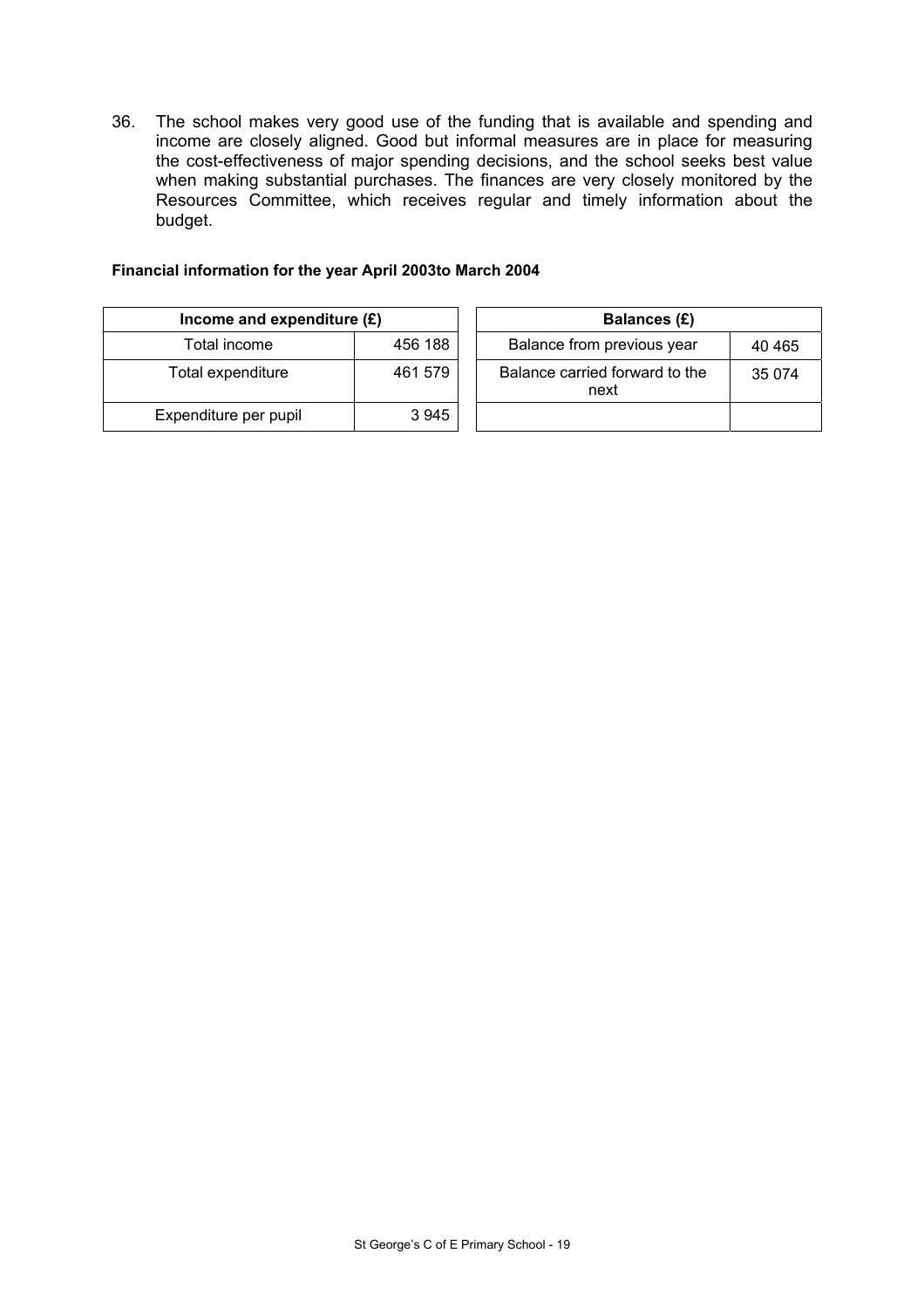## **PART C: THE QUALITY OF EDUCATION IN AREAS OF LEARNING SUBJECTS AND COURSES**

## **AREAS OF LEARNING IN THE FOUNDATION STAGE**

The overall provision for children in the Foundation Stage is **good**.

#### **Main strengths and weaknesses**

- Children of all abilities get a good start to their education and achieve well in relation to their different starting points.
- Adults are very effective in the way in which they support the personal, social and emotional development of the children.
- The teacher provides a very caring and supportive learning environment for the reception children and as a result they settle in quickly and are secure and confident learners.
- Good use is made of assessment information to plan work that matches the needs of individual children.
- The basic skills of reading, writing and number are very well taught.
- Teaching assistants make a good contribution to the children's learning.
- There are not always enough free-choice play activities and at times there is too much adult direction.
- The outside play area provides a good extension to the classroom and is well used.

- 37. The reception children are taught alongside the younger Year 1 pupils. Their entry into school is staggered and as a result, some children have a full year in the reception class, whilst the youngest children have only one term on a full-time basis. The school's data show that the attainment of the reception children varies year on year. The attainment of the current reception children when they started school was below the expected level overall. Some of the children started with poor social skills, and the development of personal, social and emotional development has rightly been an ongoing focus for this group of children.
- 38. Whilst all children achieve well, the breadth of experience of the older reception children is significantly wider than that of the youngest children. By the end of the reception year, the children are on course to attain the expected levels in their personal, social and emotional development, communication, language and literacy, mathematical development, knowledge and understanding of the world, physical development and creative development.
- 39. Teaching is good overall. The teaching of basic skills of reading, writing and number, and the teaching of personal, social and emotional development, are very good. Classroom assistants are used well to support the children's learning, but at times, because there is a generous number of adults in the classroom, the children's learning is over-directed. The teacher provides a good range of stimulating activities that are appropriately planned around the key areas of learning for this age group. However, whilst children are given good levels of choice within the range of planned activities, there are not always enough free-choice play activities on offer. Relationships between adults and children are very good and help to create a very positive learning environment where children feel secure and confident. Assessment is used well to track the children's ongoing progress and to ensure that activities are well matched to the children's levels of ability.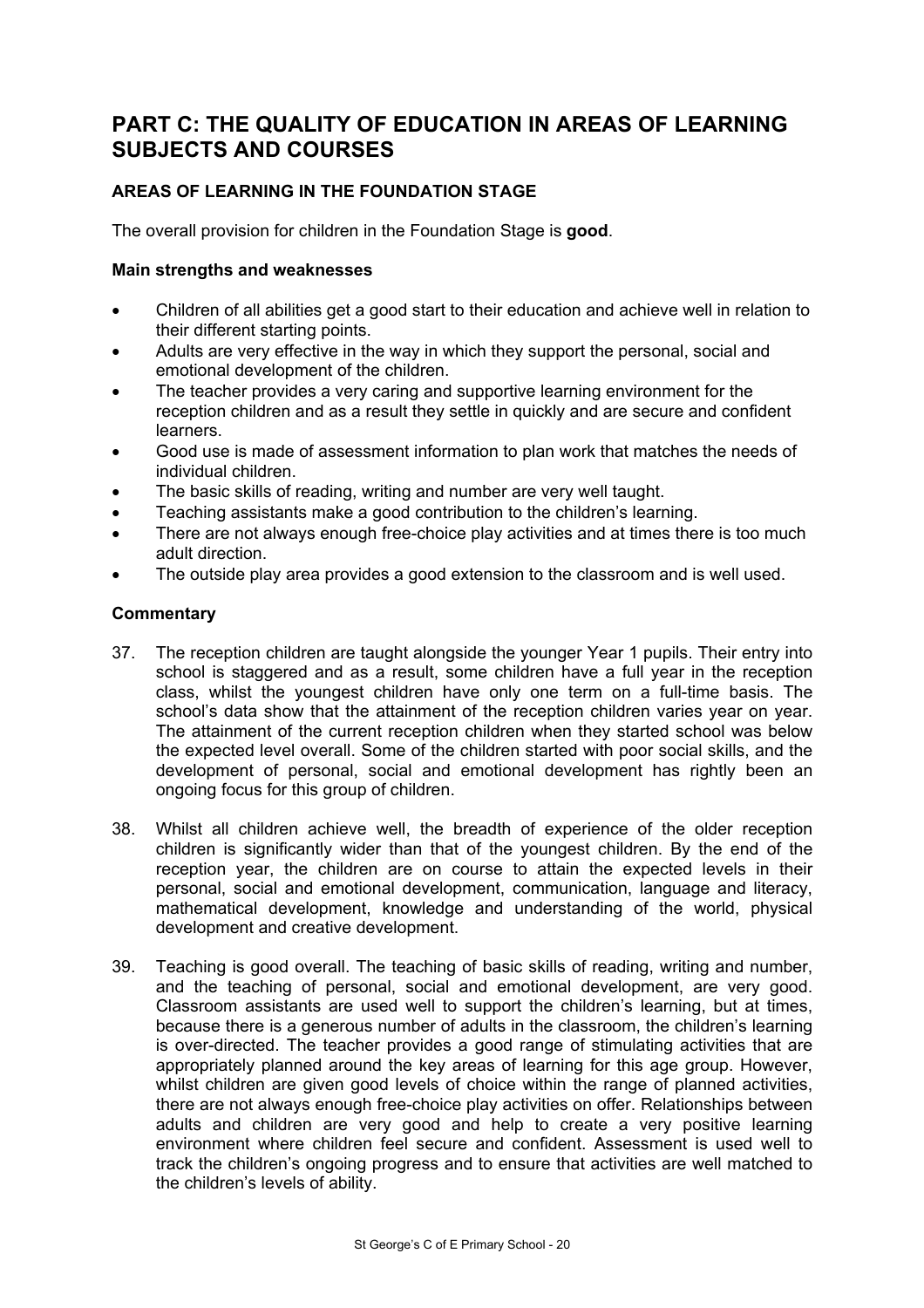- 40. The Foundation Stage co-ordinator provides good leadership and management and is thoughtful and reflective when considering the next steps to take to improve the provision still further. There has been good improvement since the last inspection. The outside play area has been well developed and is used well as an extension of the main classroom. Links with parents are very good, and they are appreciative of the support and good quality information they receive prior to their children starting school.
- 41. The children's achievement in **personal, social and emotional development** is very good, enabling them to attain the nationally expected level by the end of the Foundation Stage. Teaching is very good and focuses well on helping the children to become increasingly more mature and independent in their learning. Relationships between the adults and children in the reception class are very good, and the children are happy, and enthusiastic about their learning. Although a small number of children demonstrate good learning skills, many have difficulty in maintaining concentration, and lack perseverance when they encounter a problem. The teacher and teaching assistants provide very good role models for the children and show extreme patience and sensitivity when working with the very youngest and most immature children. Very good use is made of games and other shared activities to help the children to learn how to take turns and how to work co-operatively with others.
- 42. In **communication, language and literacy** the children achieve well and by the end of the Foundation Stage their attainment is in line with the nationally expected level. Teaching is very good and children receive a very good grounding in basic skills of reading and writing that prepares them well for their transfer to Year 1. The children are keen to listen to stories and rhymes, and higher-attainers show good levels of competence when reading from their individual reading books. Letter formation is systematically developed and many of the children are keen writers. There is a good balance of writing activities, including those that are set by the teacher, and freechoice activities linked to the role play area, which is currently a 'garden centre'. Speaking and listening skills are fostered well throughout the day, and the children listen well to one another and are keen to share their ideas.
- 43. The children's attainment in terms of their **mathematical development** is at the expected level by the end of the reception year. Children of all abilities achieve well. Teaching and learning are good overall. The teaching of basic skills of number is very good, but there are not always enough supplementary play activities to enable the children to consolidate and extend their learning through experience and investigation. By the end of the Foundation Stage, most children count confidently up to and sometimes well beyond ten. They make simple calculations, and use number lines and other apparatus well to solve number problems. Most children have a secure mathematical vocabulary which they use well to explain their ideas. The children make comparisons of size, and have a satisfactory knowledge of the properties of simple two-dimensional shapes.
- 44. In terms of their **knowledge and understanding of the world** the children's attainment is at the level expected for their age at the end of the reception year. Children of all abilities achieve well and make good gains in their knowledge. Teaching is good and places good emphasis on the children finding things out for themselves. The children show satisfactory levels of enquiry and observation and have a secure sense of their own place within the school and the wider environment. Most children have an emerging understanding of the past and talk about past events in their own lives. Religious education is taught on a weekly basis and there is a regular multicultural focus that helps the children to gain a wider perspective of the world. The children have regular access to computers and use them to produce simple pictures and pieces of short text. The children have good opportunities to make constructions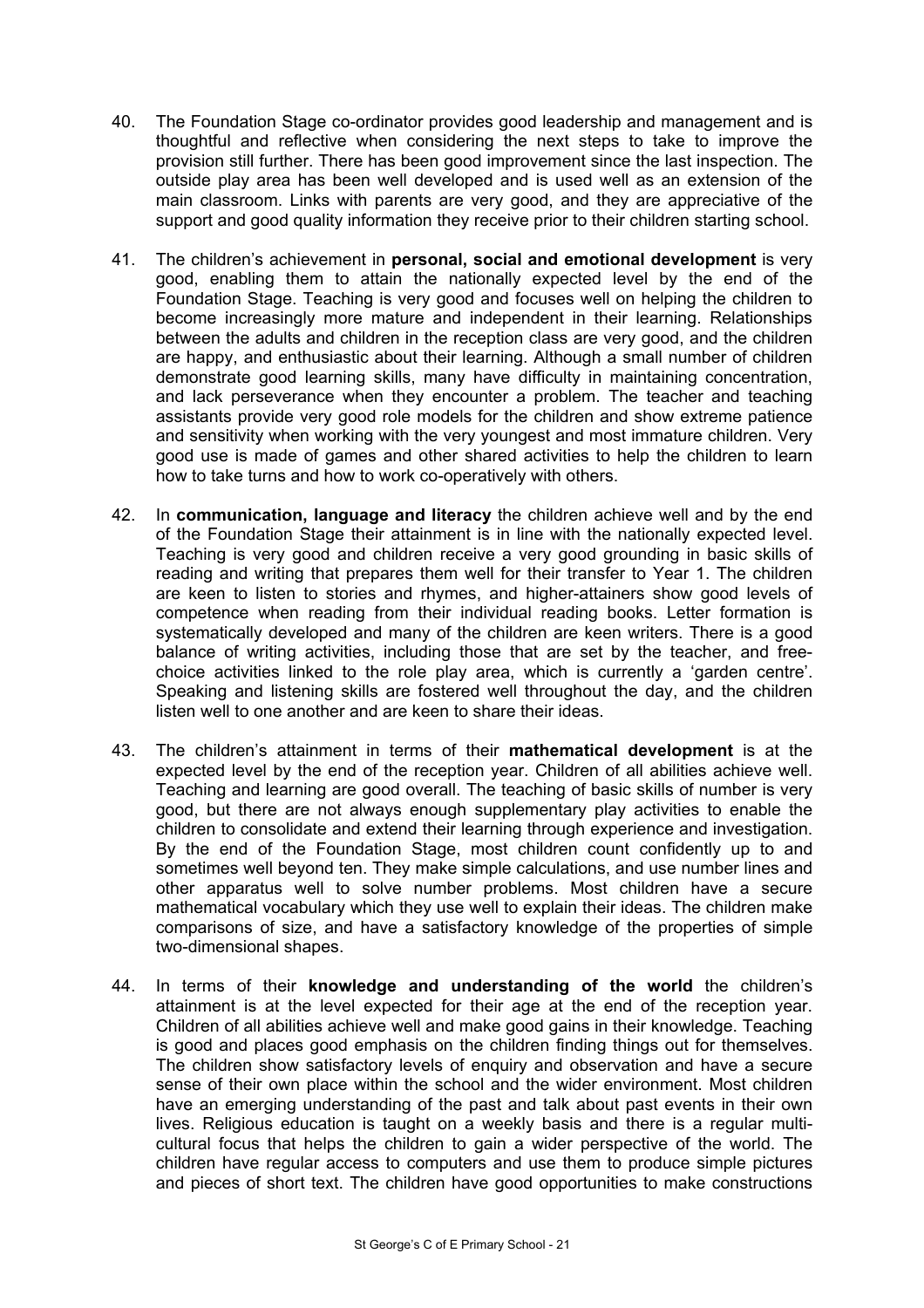from a range of materials of different sizes, and higher-attainers talk knowledgably about why structures such as towers need a firm base.

- 45. The children's **physical development** is at the age expected level by the end of the reception year and children achieve well. Teaching and learning are good, and the children benefit from the good example set by the older Year 1 pupils in formal lessons. Most children have satisfactory control of their bodies as they move around the play area and classroom. They show satisfactory levels of hand to eye coordination as they throw and catch balls. Most of the children have good control of objects such as pencils and scissors.
- 46. The children's attainment in **creative development** is at the age expected level by the end of the Foundation Stage. Children of all abilities make satisfactory progress. Teaching and learning are satisfactory. The children have access to a suitably broad range of learning experiences, and systematically acquire a good range of skills. However, some activities are over-directed, and the children do not have enough ongoing access to free-choice art and craft activities during the course of the day. In music, the children show a satisfactory sense of rhythm as they play different instruments and some children can keep a steady beat well.

#### **SUBJECTS IN KEY STAGES 1 and 2**

## **ENGLISH**

Provision in English is **very good.** 

#### **Main strength and weaknesses**

- Teachers are very effective in the way in which they challenge the higher-attaining pupils.
- Very good support for pupils with special educational needs enables them to make very good progress.
- Homework is used well to extend and support pupils' learning.
- The additional input of a part-time teacher has had a positive impact on the pupils' progress.
- Very good analysis of test data is used very well to inform whole-school development.
- Pupils make very good use of language and literacy skills in their work in other areas.
- Pupils work extremely hard and produce very good amounts of neat and accurate written work.

## **Commentary**

47. The 2004 national test results show that pupils' attainment in reading and writing is well above the national average. In comparison with similar schools the pupils' performance is average in reading and well above average in writing. On the basis of the 2004 end of Key Stage 2 national test results, pupils' attainment is below the national average. The pupils' performance based on their prior attainment is average, suggesting that this group of pupils made satisfactory progress between the end of Key Stage 1 and the end of Key Stage 2. Typically, the test results for both key stages are very variable year on year because the groups of pupils are small, and the natural ability of the groups varies quite markedly from year to year. The 2004 Key Stage 2 group contained a higher than usual percentage of pupils with special educational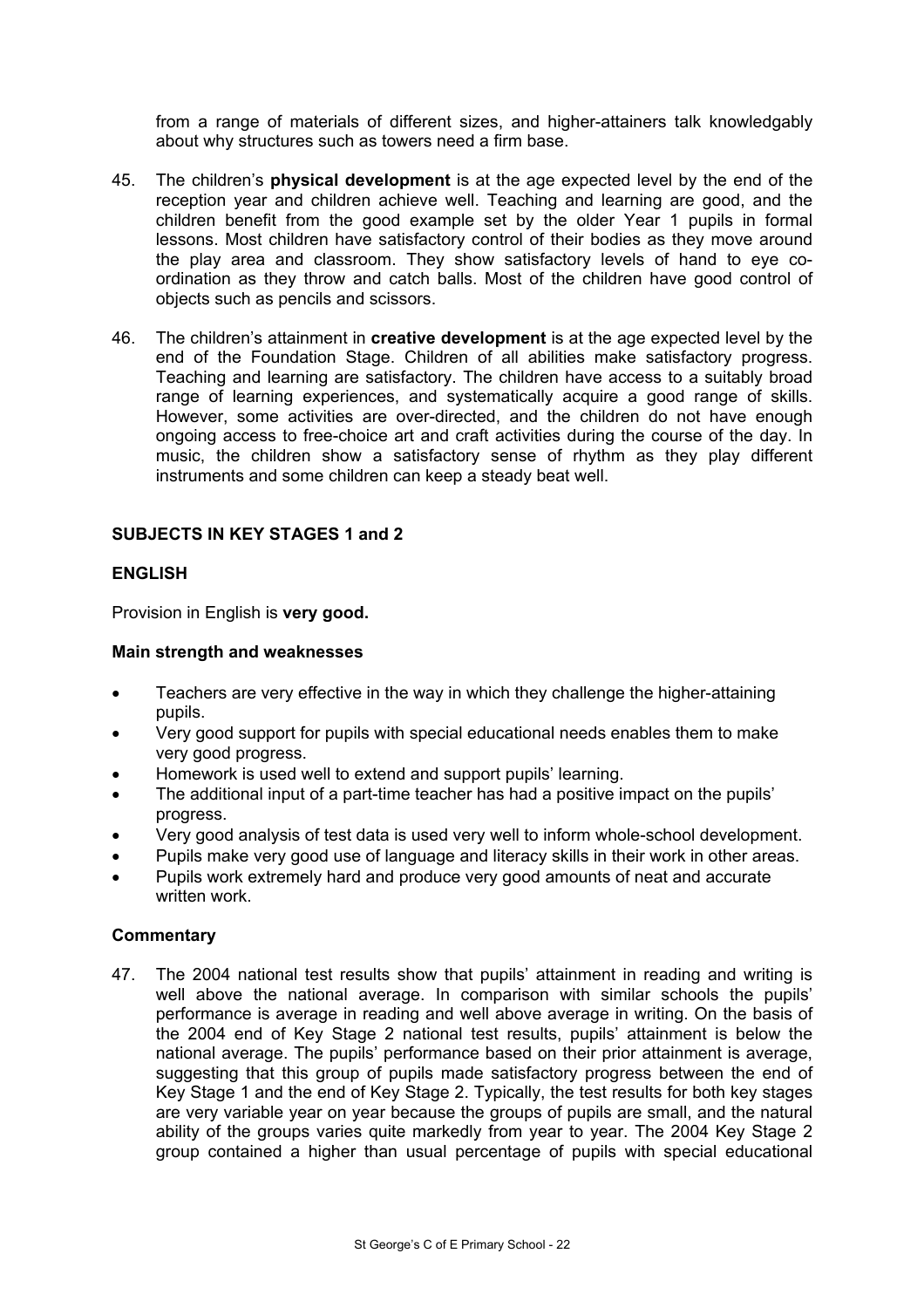needs who did not attain the nationally expected level in the national tests, despite making very good progress from their individual starting points.

- 48. The inspection findings paint a very positive picture of attainment and reflect the tremendous effort the school has made over recent years to improve standards further. Standards for the current Year 2 and Year 6 groups are well above national expectations. These groups are very different in terms of their natural ability, and both have made good progress. Achievement is good overall. Pupils with special educational needs make very good progress and achieve very well because of the very good levels of additional support they receive. Teachers are very effective in the way in which they challenge higher-attaining pupils, enabling them to achieve their potential.
- 49. Standards of speaking and listening are high throughout the school. Pupils of all ages use a wide vocabulary well to express their ideas and opinions and listen very carefully to the views of others. In both key stages, writing is imaginative, well structured and accurate in terms of grammar and punctuation. Higher-attainers in Year 6 show very good skills of note-taking and plan and organise their written work carefully. Reading is taught very well, and teachers do their best to promote reading as a pleasurable activity. A good range of books has been purchased to stimulate the interest of the boys, who historically did not attain as well as the girls in this aspect of the English curriculum. The introduction of THRASS in the lower part of the school is having a positive impact on both reading and spelling.
- 50. Teaching and learning are good and have some very good features. Lessons are well prepared and teachers make good use of a range of resources to stimulate learning. Teachers have high expectations of all pupils and use praise and encouragement very well to motivate the pupils and to enhance their confidence. Teaching assistants are used very well to work with pupils who have special educational needs, and this additional input significantly enhances the rate of progress of these pupils. Pupils throughout the school work extremely hard and have very positive attitudes. They take pride in the presentation of their written work which is neat and well organised. Pupils' work is regularly marked, and targets are shared with pupils to help them to see the next steps they need to take in order to bring about further improvement. Homework is used well to extend pupils' classwork and to provide them with opportunities to practise newly acquired skills.
- 51. The subject is well led and managed. Very good analysis of test data highlights areas for whole-school development, and the involvement of all staff in regular moderation exercises means that teacher assessments are accurate. The overall provision has improved well since the last inspection. There is now an attractive library, and a computer suite which pupils use to good effect to support their work in English. A parttime teacher supports the Year 5/Year 6 class and this additional input has had a positive impact on the overall achievement of this group of pupils. A generous amount of time is given to the teaching of English. This reduces the amount of time that is available for other subjects.

#### **Language and literacy across the curriculum**

52. Pupils make very good use of their language and literacy skills to support their work across the curriculum. Speaking and listening skills are promoted across all areas. Pupils are often encouraged to carry out research to support their work in geography and history. In science and religious education, pupils have many very good opportunities to write in a wide range of styles.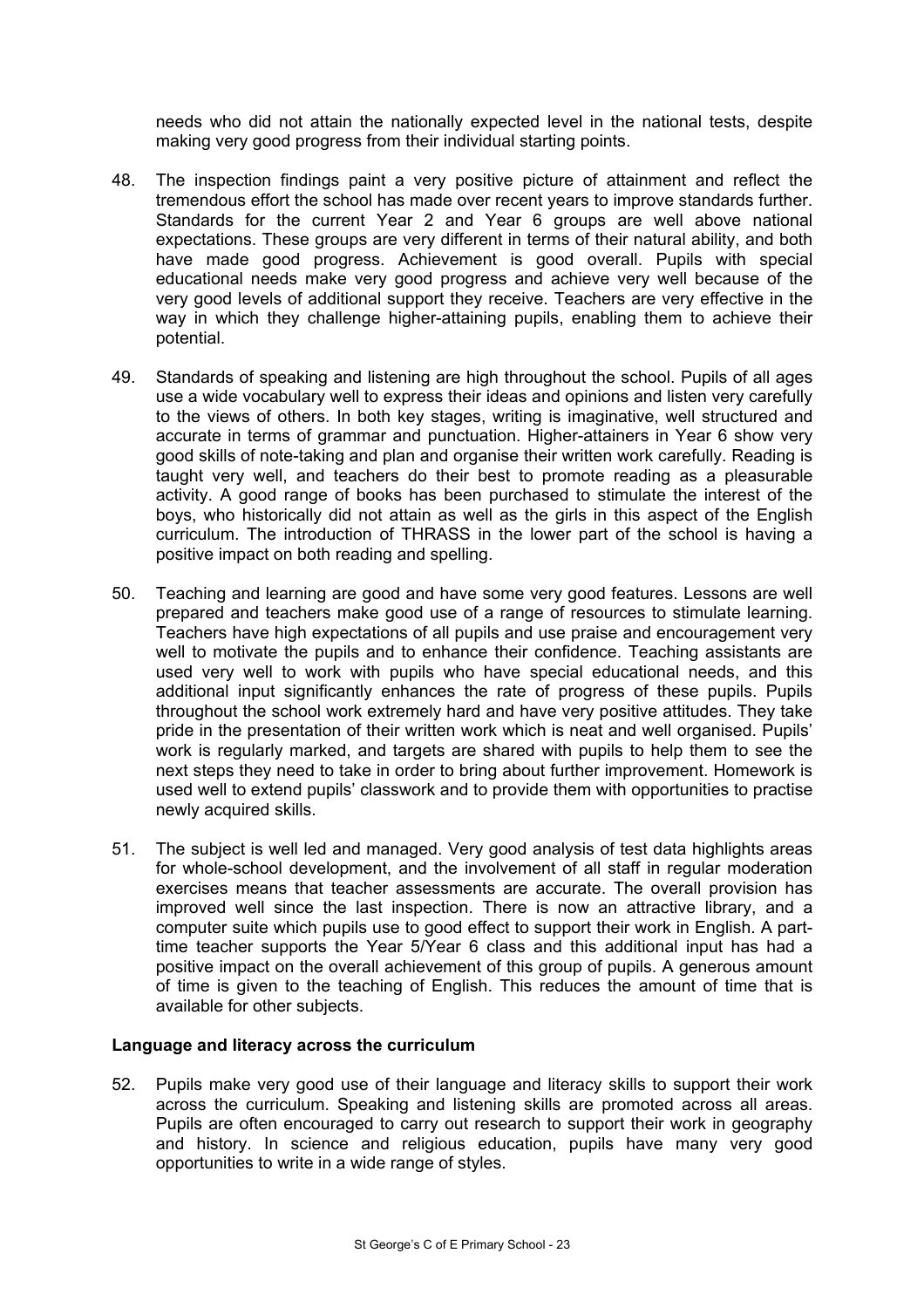## **MATHEMATICS**

Provision in mathematics is **very good**.

#### **Main strengths and weaknesses**

- Teachers provide good opportunities for pupils to solve problems and to use and apply their mathematical skills in other subjects.
- Standards in number work are particularly high throughout the school.
- The additional input of a part-time teacher has had a positive impact on the pupils' progress.
- Very good support for pupils with special educational needs enables them to make very good progress towards their individual targets.
- Good use is made of teaching assistants to work with small groups of pupils, although at times pupils are over-directed.
- Homework is used well to extend pupils' learning.
- Very good use is made of data analysis to highlight relative strengths and weaknesses in teaching and learning.
- The enthusiastic co-ordinator sets a very good model for other staff through the high standard of her own teaching.

- 53. The 2004 end of Key Stage 1 national test results show that pupils' attainment is well above the national average and average in comparison with similar schools. On the basis of the end of Key Stage 2 national test results, the pupils' attainment is in line with the national average. Based on their prior attainment the pupils' performance is above average indicating that the pupils have made good progress between the end of Key Stage 1 and the end of Key Stage 2.
- 54. The inspection findings show that pupils' attainment is above national expectations at the end of both key stages. The groups of Year 2 and Year 6 pupils are very different in terms of the spread of natural ability, and all pupils achieve well. Very good additional support for pupils with special educational needs enables them to make very good progress towards their individual targets. The additional support of a part-time teacher in the Year 5/Year 6 class has had a very positive impact on the pupils' attainment and achievement. For much of the time pupils are taught in separate year groups for mathematics, enabling the teachers to match work very closely to the pupils' individual needs.
- 55. Throughout the school pupils show a real interest in their number work, and have very good levels of mental agility. They have a very secure grasp of place value and recognise patterns in number that help them to check the reasonableness of their answers and to make speedy calculations. The pupils' mathematical skills are enhanced by their very good literacy skills which enable them to quickly get to the heart of complex word problems. Pupils' knowledge of two- and three-dimensional shapes is good and from an early age pupils are encouraged to make estimates and to take accurate measurements. Pupils confidently construct graphs and charts to record data, and older pupils show a good understanding of probability.
- 56. Teaching and learning are good, and some very good teaching was seen during the inspection. Good use is made of targets so that the pupils know what is expected of them, and what they are aiming to improve. Tasks are well matched to pupils' abilities so that all pupils are appropriately challenged. Teaching assistants are used well to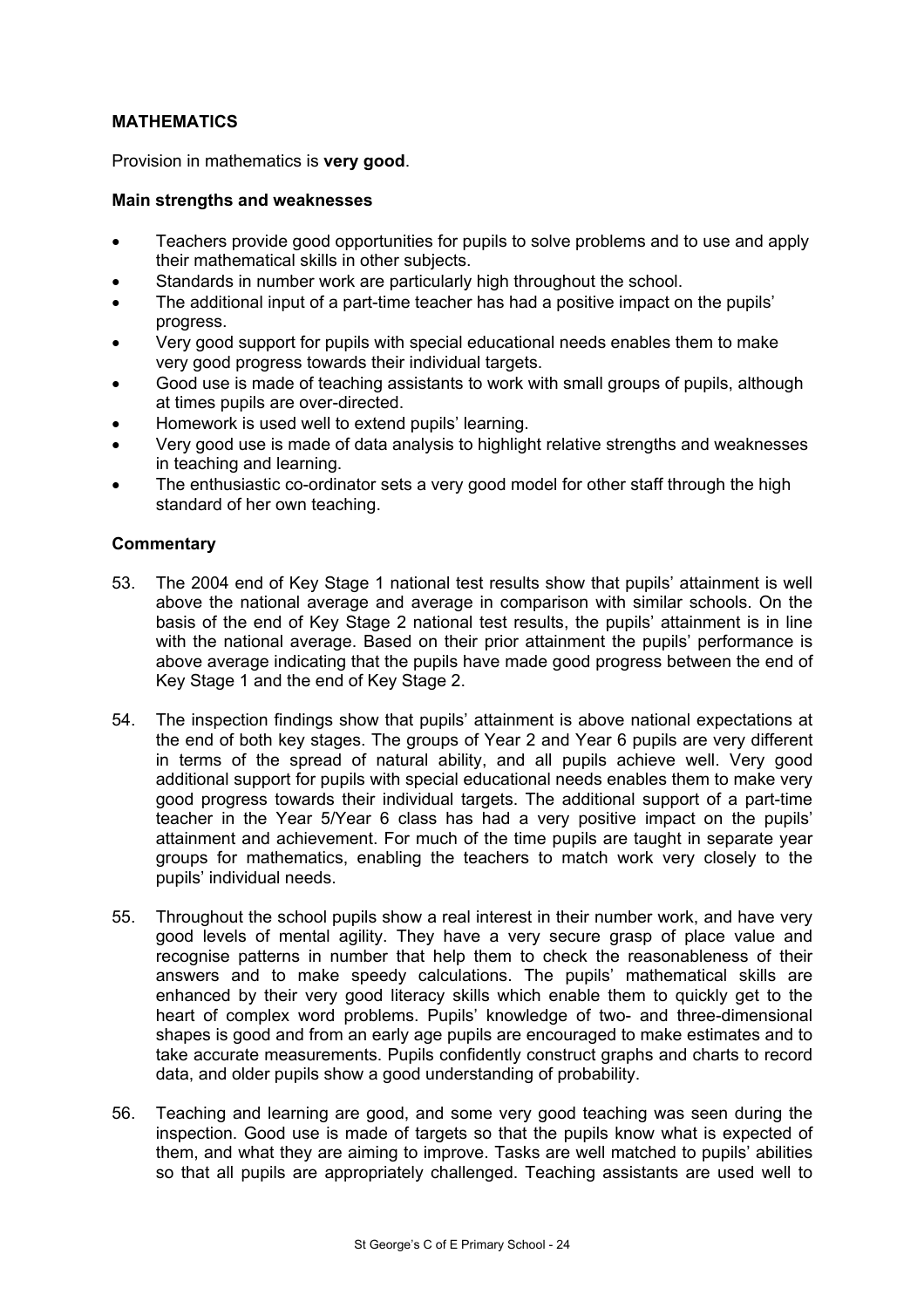work with different groups of pupils, and they are skilled in raising the self-esteem of lower-attaining pupils who sometimes lack confidence. Pupils are encouraged to solve problems and they approach new learning with enthusiasm. However, at times tasks are over-directed by adults and this constrains the pupils' creativity. Homework is used well to extend the pupils' learning. The homework for Class 1 pupils is exceptionally good and involves parents very well in their children's learning. Pupils have very positive attitudes to mathematics, and because of the very positive ethos that teachers create, are not afraid of taking risks and making mistakes. Pupils make satisfactory use of information and communication technology to support their learning in mathematics.

57. The subject is well led and managed. The co-ordinator has done much to raise standards in mathematics in the short time since her appointment and has a clear idea of the next steps that need to be taken to raise standards still further. She sets a very good example for staff through her own classroom practice. Assessment is very good, and the results of data analysis are used very well to inform planning and whole-school development. In this small school all staff share in the moderating of pupils' work, and monitoring of classroom practice is linked to the current priorities of the School Development Plan. There has been good improvement since the last inspection.

#### **Mathematics across the curriculum**

58. Numeracy skills are taught well in all classes and are promoted effectively across the curriculum. Very good use is made of numeracy skills in science where pupils have the opportunity to take and record measurements and to organise their findings in charts and graphs. Tasks in the information and communication technology suite are often well linked to mathematics.

## **SCIENCE**

Provision in science is **satisfactory**.

#### **Main strengths and weaknesses**

- Pupils have a good knowledge but their investigative skills are under-developed in both key stages.
- Not enough time is allocated to science.
- Pupils have positive attitudes towards their learning in science
- Teaching assistants are used well to support the learning of lower-attaining pupils.
- Teachers make very good use of the school grounds as a learning resource.
- Pupils make very good use of literacy and numeracy skills to support their work in science.
- The school makes very good use of assessment information to highlight areas for whole-school development.

#### **Commentary**

59. The 2004 end of Key Stage 1 teacher assessments show that pupils' attainment is broadly in line with the national average. Pupils' attainment on the basis of the end of Key Stage 2 national test results is below the national average. The pupils' performance on the basis of their prior attainment is average suggesting that the pupils made satisfactory progress between the end of Key Stage 1 and the end of Key Stage 2.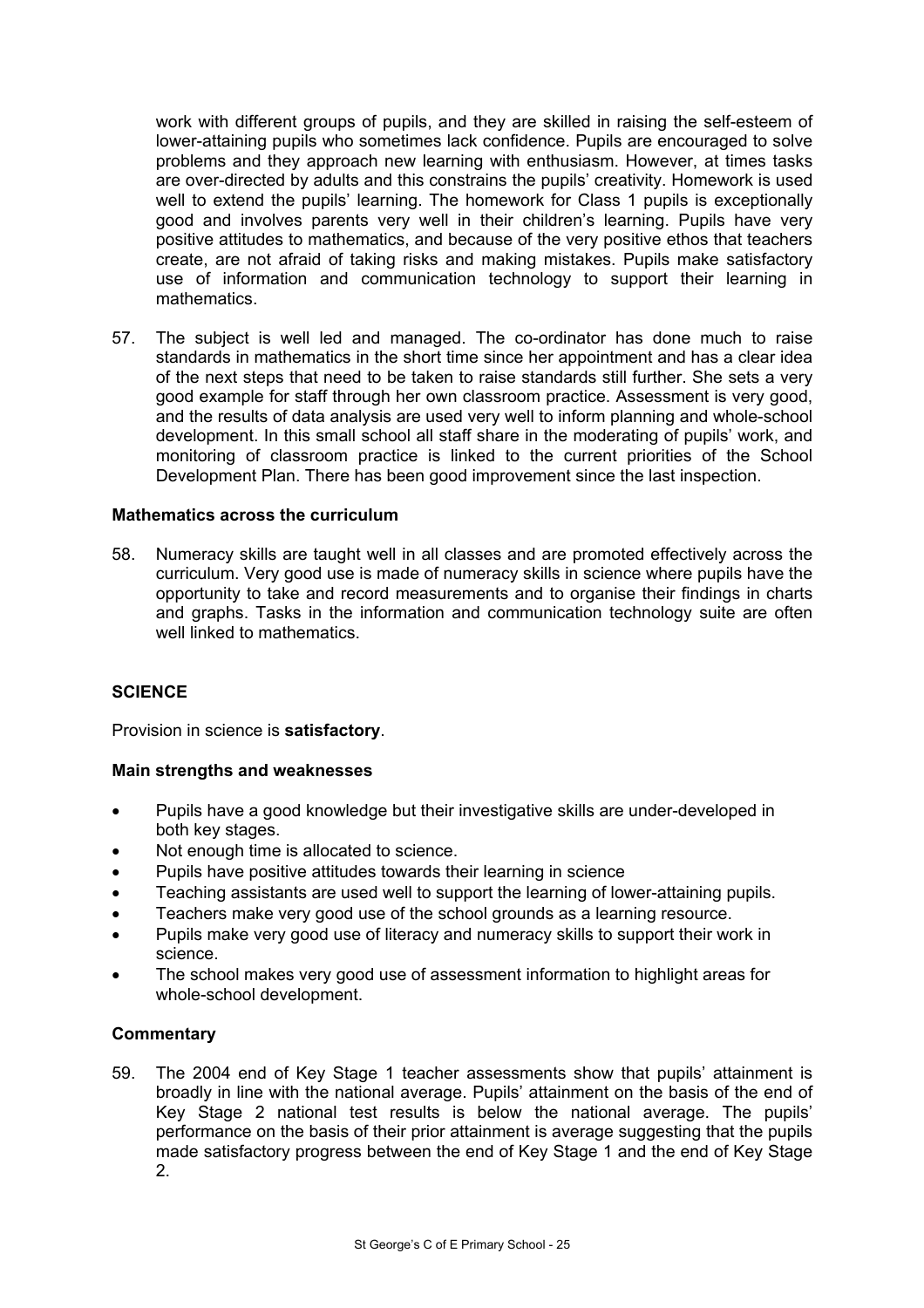- 60. The inspection findings show that standards are in line with national expectations at the end of both key stages. Overall pupils' achievement is satisfactory. The picture of attainment and achievement across the school is mixed. Whilst pupils have a good scientific knowledge, and demonstrate a ready recall of facts, their investigative skills are not as good as they could be given the pupils' overall ability. The school has identified the need for the further development of investigative skills, and staff have made good improvements over the last year. However, the new initiatives have not been in place long enough to have their maximum impact on standards or on pupils' progress. In both key stages, pupils use literacy and numeracy skills to very good effect to support their work in science. Pupils make satisfactory use of information and communication technology to enhance their learning.
- 61. Teaching and learning are satisfactory overall, and some good teaching was seen during the inspection. Teachers use question and answer sessions well to probe pupils' thinking and to check their understanding. Lower-attaining pupils are well supported by teaching assistants so that they can take a full part in all activities. Teachers model the use of scientific vocabulary well and encourage pupils to explain their ideas clearly. At times teachers over-direct the pupils in their practical work, reducing the opportunities for the pupils to find things out for themselves. Teachers often make good use of resources to bring the pupils' learning to life and to illustrate new teaching points. Homework is used well to support and extend pupils' learning. Pupils take an active part in lessons and show good levels of enthusiasm. They are very co-operative and work very effectively in partners and small groups.
- 62. The leadership and management of the subject are satisfactory overall. The coordinator has made a good start in her role, and has identified the need for pupils to take part in more open-ended investigations, and for more time to be allocated to the subject. However, because of long-term illness, there has a been a temporary delay in implementing some of the actions for improvement that she has identified. Assessment is good overall, and the school makes very good use of test data to highlight areas of relative strength and weakness in teaching and learning. Pupils have good opportunities to make visits to places of scientific interest, and make very good use of the school grounds for environmental work. Overall improvement since the last inspection has been satisfactory.

## **INFORMATION AND COMMUNICATION TECHNOLOGY**

The quality of provision for information and communication technology is **good**.

#### **Main strengths and weaknesses**

- The good, but recent, improvements have not yet had time to impact on the overall standards pupils attain.
- Pupils of all ages and abilities are now making good progress but there are gaps in their learning arising from past weaknesses.
- The co-ordinator provides a good lead for the subject and has a clear plan of action for the school's continued development.
- Pupils are very well behaved in the computer suite and show high levels of enthusiasm for the subject.
- Pupils with special educational needs are very well supported so that they can take a full part in all activities.
- There are missed opportunities for pupils to use information and communication technology to support their learning across the curriculum.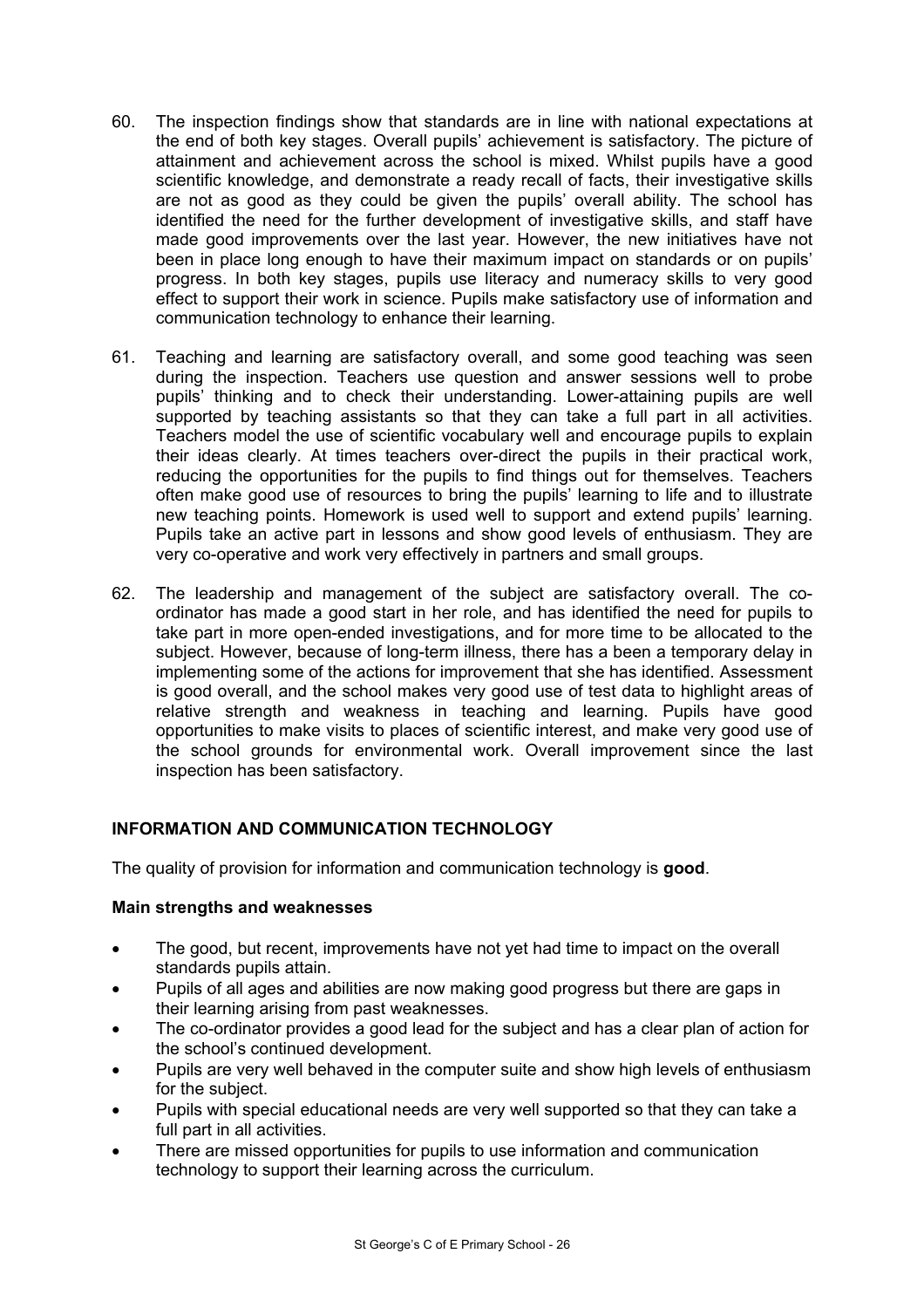## **Commentary**

- 63. Pupils' attainment is at the nationally expected level at the end of both key stages. Pupils of all ages and abilities are now achieving well, although there are some gaps in the learning of Key Stage 2 pupils arising from past weaknesses. After an extensive programme of rebuilding, the school now has a very good computer suite which comfortably accommodates a full class. This is used on a regular basis by all classes and is having a very positive impact on the pupils' learning, and is rapidly accelerating their progress.
- 64. Pupils' word-processing skills are well developed throughout the school, and pupils confidently move around the keyboard. Key Stage 2 pupils make good use of a wide variety of features such as the 'spell-check' facility, and competently change the style and position of text. From an early age pupils are encouraged to import pictures from different applications, and Year 2 pupils are competent in illustrating poems and stories in this way. Key Stage 1 pupils make good use of computers for simulation. For example, during the inspection they put together the main components of a steam train and watched the final model move. All pupils have a satisfactory understanding of how computers can be used to organise and retrieve data, and older Key Stage 2 pupils have satisfactory knowledge of how to compile a spreadsheet. Control technology is the relatively weaker aspect of pupils' learning, but the school is aware of this, and has firm plans to enhance pupils' learning in this area. Pupils make good use of computers for research, and in mathematics, and have a good application of the wider role of information and communication technology in the world of work and leisure.
- 65. Teaching and learning are good. Teachers make good use of the computer suite for class lessons which are well organised and prepared. Teaching assistants play an important role in supporting lower-attaining pupils so that they can learn with confidence. Pupils with special educational needs receive very good levels of support. Teachers make good links with other subjects in that they often set up information and communication technology tasks that have a subject focus. For example, during the inspection, research skills in information and communication technology were linked to an ongoing history topic for Year 6 pupils. Pupils' behaviour is very good and they work very well together on shared projects. They show very good levels of interest in their work, and are keen to settle down to the given tasks.
- 66. The subject is well led and managed, but the recent improvements in the overall provision are not yet having their full impact on the standards pupils attain. Staff have been involved in a good programme of training which has improved their levels of confidence in the subject, and further training is planned for the next academic year. Assessment is satisfactory, but the co-ordinator has identified that there is more work to be done in this area to refine the systems for tracking pupils' progress and attainment as they move through the school. The use of a part-time technician to keep the computer suite fully operational is effective. There has been good improvement since the last inspection.

#### **Information and communication technology across the curriculum**

67. The use of information and communication technology across the curriculum is satisfactory overall. Good links are forged with other subjects in terms of the work that the pupils carry out in the computer suite. As a result, much of the pupils' learning in information and communication technology has a good and meaningful context. However, there are missed opportunities for pupils to use computers on a daily basis as a tool for learning.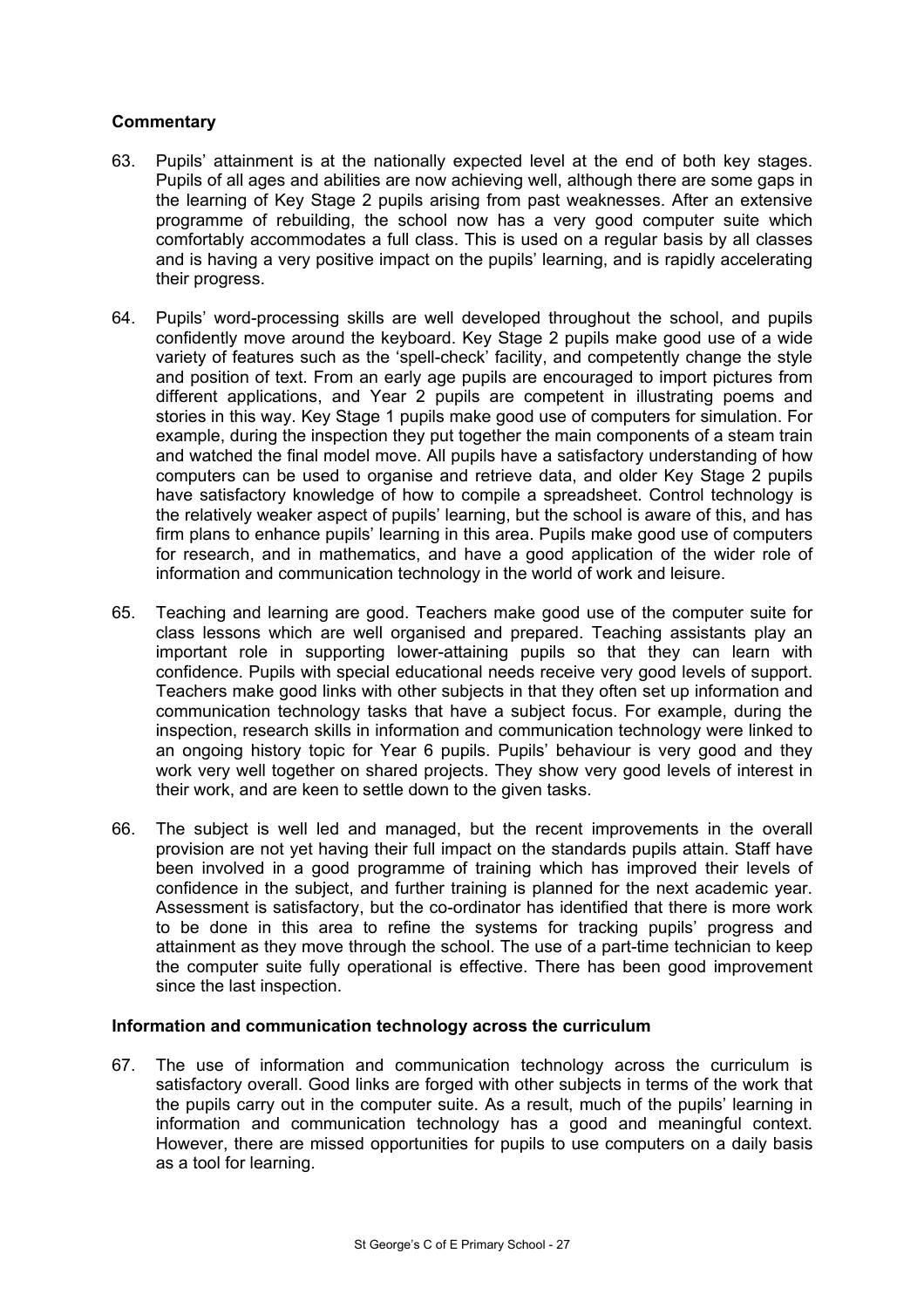#### **HUMANITIES**

68. The inspection focused on **religious education**. Neither **geography** nor **history** were main foci of the inspection. No lessons were seen in either of these subjects and no judgements can be made about the overall provision, standards, achievement, teaching or learning. The curriculum is satisfactory, although only a limited amount of time is given to each subject because of the relatively large amount of time that is devoted to literacy and numeracy. A very good range of visits and visiting speakers enhances the statutory curriculum, and good use is made of the school grounds and the local area as a learning resource. The leadership and management of geography and history are satisfactory.

#### **Religious education**

The provision for religious education is **very good**.

#### **Main strengths and weaknesses**

- The curriculum is very good and is very effectively enhanced by a wide range of visits and visiting speakers.
- Pupils show very high levels of respect for the religious beliefs of others.
- There are significant strengths in the way in which pupils make links between the world faiths they study, picking out similarities and differences.
- There has been very good improvement since the last inspection.
- The subject makes a very good contribution to the pupils' personal, spiritual, moral, social and cultural development.
- Resources are good and are used well to bring pupils' learning to life.

- 69. At the end of Year 2 and Year 6, pupils' attainment is above the expectations of the Locally Agreed Syllabus. Pupils of all ages and abilities achieve well from their different starting points. There has been very good improvement since the last inspection in the overall provision, and standards are much higher than they were. The curriculum is very good and has a very positive impact on the standards pupils attain and the progress they make.
- 70. Pupils of all ages have a very secure knowledge of a range of world faiths including Christianity, Hinduism and Judaism. They are especially knowledgeable about the special books of different faiths, and the key leaders. Pupils are keen to find out more, and listen avidly to religious stories and accounts. They make very good links between the key tenets, customs and traditions of the main faiths they study, drawing out similarities and differences between practices and places of worship. Pupils have a good understanding of the impact of religion on the lives of its followers. Pupils show very high levels of respect for the beliefs of others, and handle artefacts with care and sensitivity.
- 71. Teaching and learning are good. Teachers prepare their lessons very well, using artefacts and other resources imaginatively to capture and maintain the pupils' interest and attention. Pupils' learning is significantly enhanced by visits to the local church and by the input of visiting speakers. During the inspection Year 5/Year 6 pupils benefited from the excellent input of a member of the Jewish faith who generously shared her beliefs and experiences with the pupils, inviting questions and providing thought provoking answers. Teaching assistants work closely with lower-attaining pupils in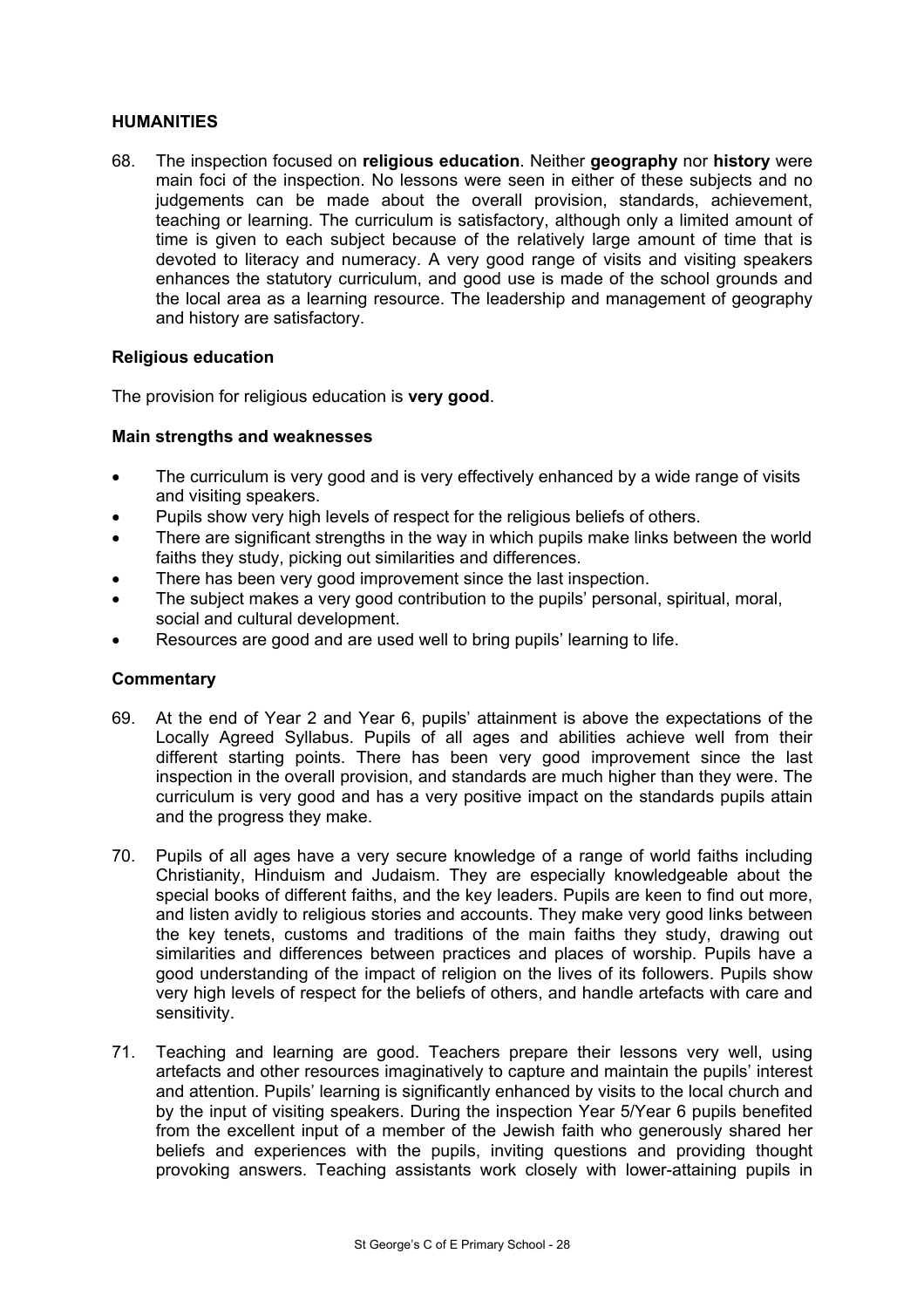lessons so that they can take a full and active part in all activities. Tasks are well differentiated so that higher-attaining pupils are fully challenged in their thinking. Teachers are very effective in promoting literacy skills, and make some good and meaningful links between religious education and other subjects, especially personal, social and health education. Pupils have very positive attitudes to learning which impact well on their overall progress and attainment. They are very respectful of the views and beliefs of others.

72. The subject is well led and managed and has a high profile in the school. All classes spend a good amount of time on religious education every week, and the curriculum is very good, ensuring very good levels of continuity and progression in the pupils' learning as they move through the school. The subject makes a very good contribution to the pupils' personal, spiritual, moral, social and cultural development and encourages them to celebrate difference and to take an interest in the beliefs, traditions and customs of others.

## **CREATIVE, AESTHETIC, PRACTICAL AND PHYSICAL SUBJECTS**

73. The inspection focused on **music and physical education.** Not enough evidence was collected to make firm judgements about the provision, standards, achievement, teaching and learning in **art and design and design and technology**. The available evidence shows that both of these subjects are taught on a regular basis in all classes. However, because of the large amount of time that is dedicated to literacy and numeracy, they only receive a limited amount of curriculum time. Pupils' work is attractively displayed in corridors and classrooms, and shows that pupils acquire a range of appropriate skills as they move through the school. The subjects are satisfactorily led and managed. Neither is a current focus for whole-school development.

#### **Music**

The provision for music is **very good**.

#### **Main strengths and weaknesses**

- The pupils benefit from the very good teaching and high levels of expertise of the parttime specialist teacher.
- Although pupils are very well behaved, older Key Stage 2 pupils are difficult to motivate.
- The curriculum is very good and ensures very good levels of continuity in the pupils' learning as they move through school.
- The pupils' learning is enhanced by a very good range of additional experiences.

- 74. Pupils' attainment is above the nationally expected level at the end of Year 2 and Year 6. Pupils throughout the school make good progress and achieve well. They benefit from a very well planned curriculum that ensures that lessons build progressively on what the pupils already know and can do. Good support for pupils with special educational needs enables them to take a full and active part in all activities.
- 75. Pupils take part in a wide range of activities that effectively enhance their knowledge and skills across all areas of the music curriculum. Pupils are confident performers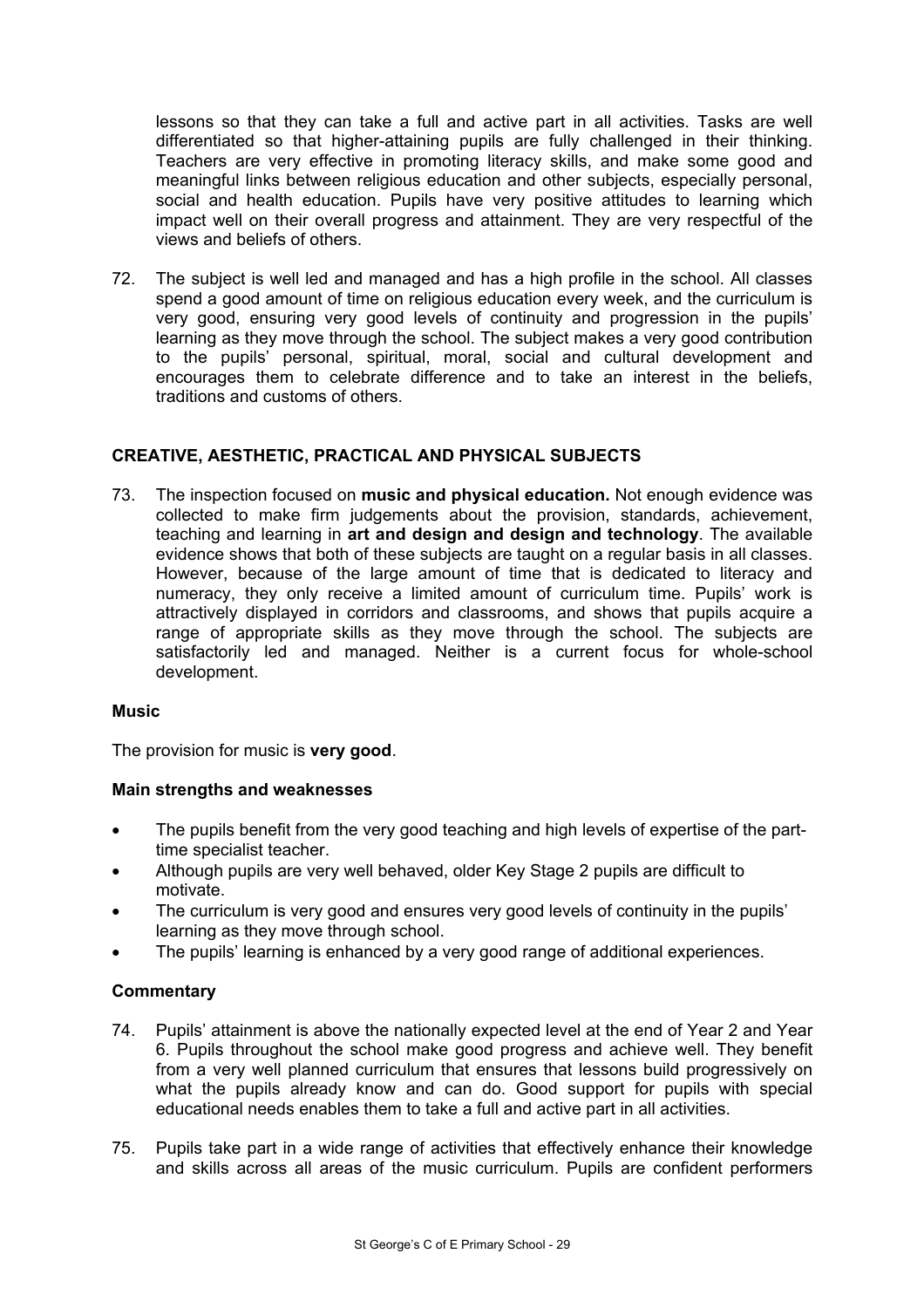who are keen to give solo performances, and who willingly take part in class and group activities. Pupils have a good knowledge of the notion of composition, and make music using voices, body sounds and a range of percussion instruments. They understand the purpose of notation, and record their compositions graphically and pictorially so that they can be reproduced at a later date. Pupils critically appraise their own performances and those of others. They listen carefully, picking out key instruments and sounds. Pupils of all ages make good use of a wide musical vocabulary to explain their ideas.

- 76. Teaching and learning are very good and the pupils benefit from the considerable expertise of the part-time music specialist. Lessons are exciting, challenging and stimulating, and Key Stage 1 and younger Key Stage 2 pupils respond enthusiastically. However, despite the best attempts of the teacher, the older Key Stage 2 pupils are difficult to motivate. Lessons contain a good mix of composing, performing, listening and appraising activities, and although some lessons are overlong, pupils' attention is well maintained. The teacher makes very good use of information and communication technology to enhance pupils' learning. During the inspection a video camera was used to very good effect so that the pupils could critically evaluate their performance and find ways of making improvements. Pupils' behaviour is very good throughout the school, and pupils work very well together on shared projects. They are supportive of one another, and sensitive when making their appraisals of the performance of others.
- 77. The subject is well led and managed and there has been good improvement since the last inspection. Assessment is satisfactory, but does not always provide enough clear information about the individual progress and attainment of pupils. The school provides a very good range of extra-curricular activities that significantly enhance the pupils' learning and personal and social development.

#### **Physical education**

The provision for physical education is **satisfactory** overall.

#### **Main strengths and weaknesses**

- There have been very good improvements to the accommodation since the last inspection that have impacted positively on the overall quality of provision.
- Pupils have very good opportunities to take part in extra-curricular activities.
- Pupils behave very well and demonstrate a healthy competitive attitude in games activities.

- 78. Three lessons were seen during the inspection. All of these lessons were games activities. In this aspect of the physical education curriculum, pupils' attainment is above the nationally expected level by the end of Key Stage 1, and at the nationally expected level in Key Stage 2. Pupils achieve well in Key Stage 1 and make good progress. In the lesson seen in Key Stage 2, pupils' achievement was satisfactory.
- 79. In games, Key Stage 1 pupils show good levels of hand to eye co-ordination when they pass balls. They throw and catch over a suitable distance with good levels of accuracy. Pupils listen well to their teachers' suggestions so that they can improve their performance. In Key Stage 2, pupils show a growing awareness of how to field and attack and their skills of handling balls are satisfactory. By the end of Key Stage 2 most pupils can swim the recommended twenty five metres. Pupils throughout the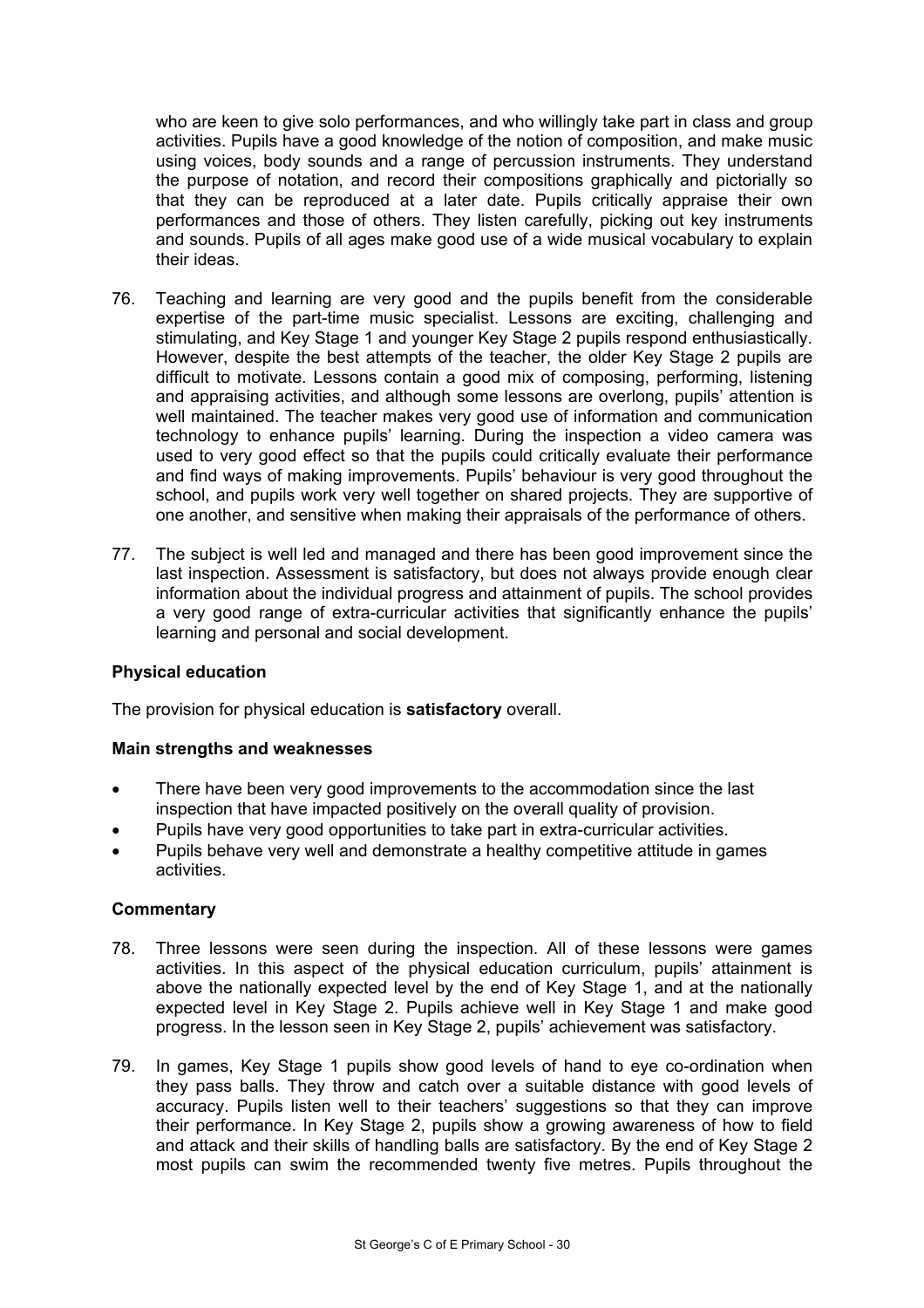school have a good understanding of the impact of exercise on their hearts and bodies.

- 80. Teaching and learning are good in Key Stage 1 and satisfactory in Key Stage 2. In Key Stage 1, teachers are effective in giving pupils pointers for improvement. They make good use of teacher and pupil demonstration to illustrate important teaching points and provide good levels of challenge. Key Stage 1 pupils are encouraged to evaluate their own work and that of others. In Key Stage 2, pupils' learning is not always advanced at a sufficiently rapid rate. Throughout the school pupils show good levels of sportsmanship and a good awareness of the need to follow the rules of the game.
- 81. The subject is satisfactorily led and managed. A good amount of time is given to physical education and pupils' learning is very effectively enhanced by a wide range of extra-curricular activities. Pupils enjoy taking part in inter-school tournaments and enjoy the competitive element these opportunities provide. Overall there has been satisfactory improvement since the last inspection. The improvement in terms of the building has been very good and has had a very positive impact in terms of the range of activities that can now be provided for all pupils.

#### **PERSONAL, SOCIAL AND HEALTH EDUCATION AND CITIZENSHIP**

82. Not enough evidence was collected to make secure judgements about the standards pupils attain in this area of learning, or the quality of teaching and learning. However, the scrutiny of pupils' work shows that the provision for this area of the curriculum is very good. Pupils cover a very wide range of topics during their time in school, which they explore in depth. Older Key Stage 2 pupils show very high levels of maturity as they consider far-reaching moral and social dilemmas. Pupils in both key stages make very good use of literacy skills to support their learning. The promotion of pupils' personal, social and health education and citizenship has a strong focus throughout the school, and pupils of all ages make a very good contribution to the life and work of the school. They are keen to take responsibility, and older pupils show very good levels of independence.